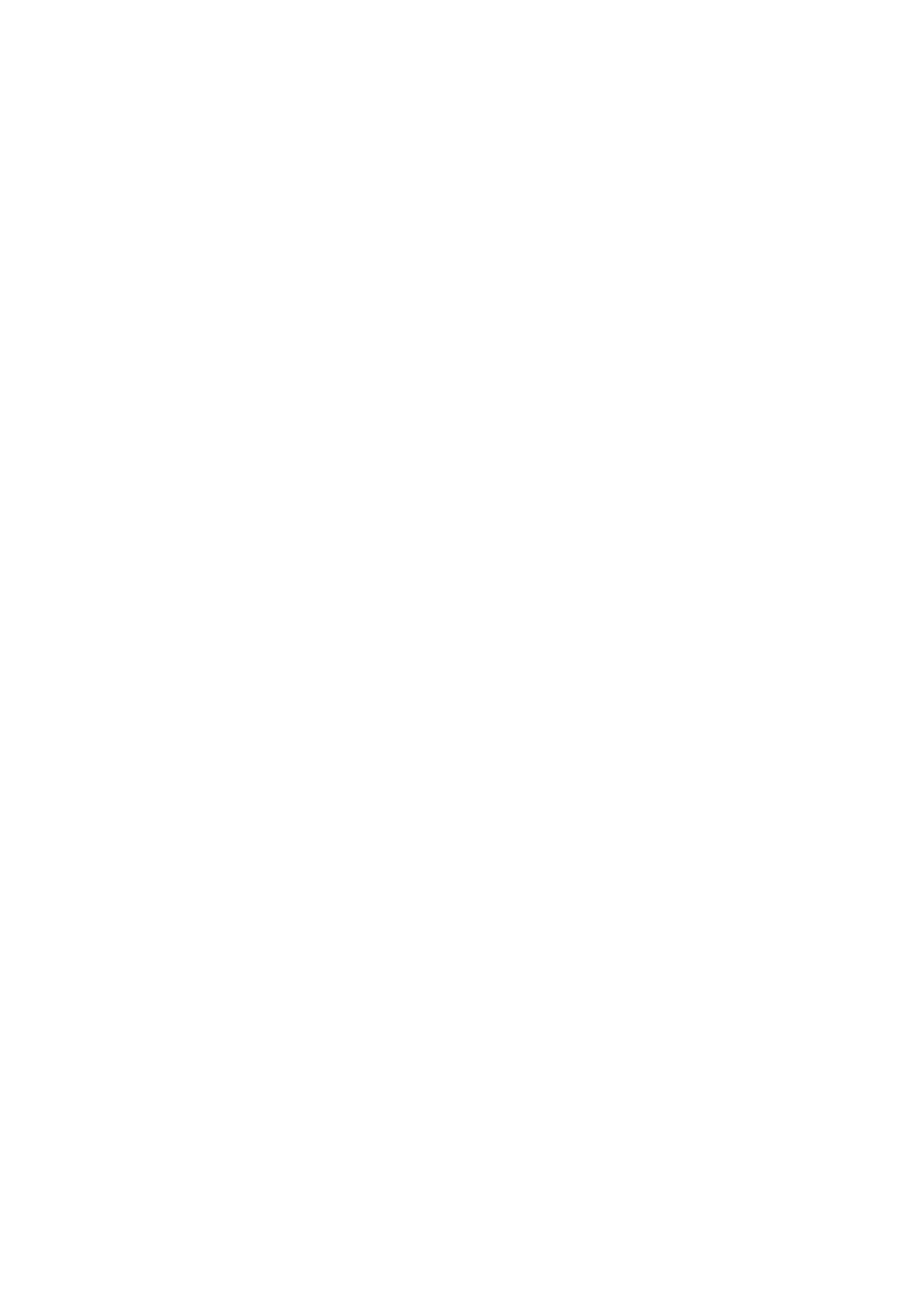# INTEGRATED PROTECTED AREA CO-MANAGEMENT (IPAC) **PERFORMANCE MONITORING PLAN**

June 5, 2008 – May 31, 2009

July 19, 2008

**USAID Contract N° EPP-1-00-06-00007-00**  Order No : EPP-I-01-06-00007-00

The contents of this report are the sole responsibility of the author(s) and do not necessarily reflect the views of USAID or the United States Government.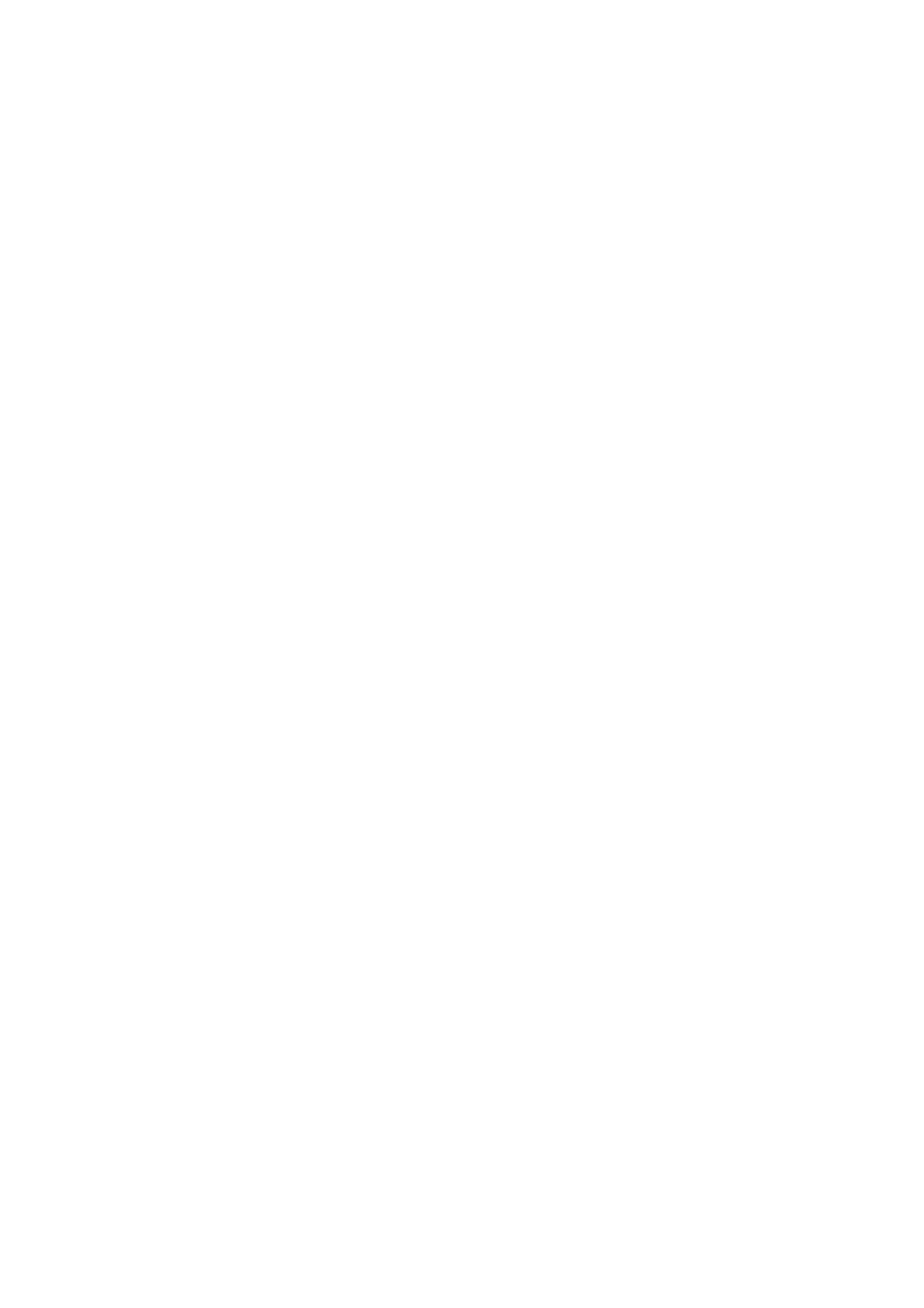# **PMP Table of Contents**

| Common Indicator-1: Area under improved natural resource management (NRM) as a result of                                                                                                     |
|----------------------------------------------------------------------------------------------------------------------------------------------------------------------------------------------|
| Common Indicator-2: Area of biological significance under improved management as a result of                                                                                                 |
| Common Indicator – 3: Area of natural resources showing improved biophysical conditions as a                                                                                                 |
| Common Indicator – 4: Area of biological significance showing improved biophysical conditions as                                                                                             |
| Common Indicator - 5: Policies, laws, agreements or regulations promoting sustainable natural<br>resource management and conservation that are implemented as a result of USG assistance  15 |
| Common Indicator – 6: Increased economic benefits derived from sustainable natural resource                                                                                                  |
| Common Indicator- 7: People receiving USG supported training in natural resources management                                                                                                 |
| Common Indicator-8: Increased adaptive capacity to cope with impacts of climate variability and                                                                                              |
| Common Indicator – 9: Greenhouse gas emissions, measured in metric tons CO2 equivalent,                                                                                                      |
| Common Indicator - 10: People in target areas with access to improved drinking water supply as a                                                                                             |
| Custom Indicator - 11: Number of individuals benefiting from improved stove and biogas plants. 23                                                                                            |
| Custom Indicator - 12: Market and non-market revenue generated from pilot Protected Areas 24                                                                                                 |
| Custom Indicator - 13: Increase in density of indicator bird species in wetlands and forested                                                                                                |
|                                                                                                                                                                                              |
| Custom Indicator - 15: Number of individuals that are aware of a national protected area network.                                                                                            |
| Custom Indicator - 16: More active and decisive support for PA co-management from FD, DOE &                                                                                                  |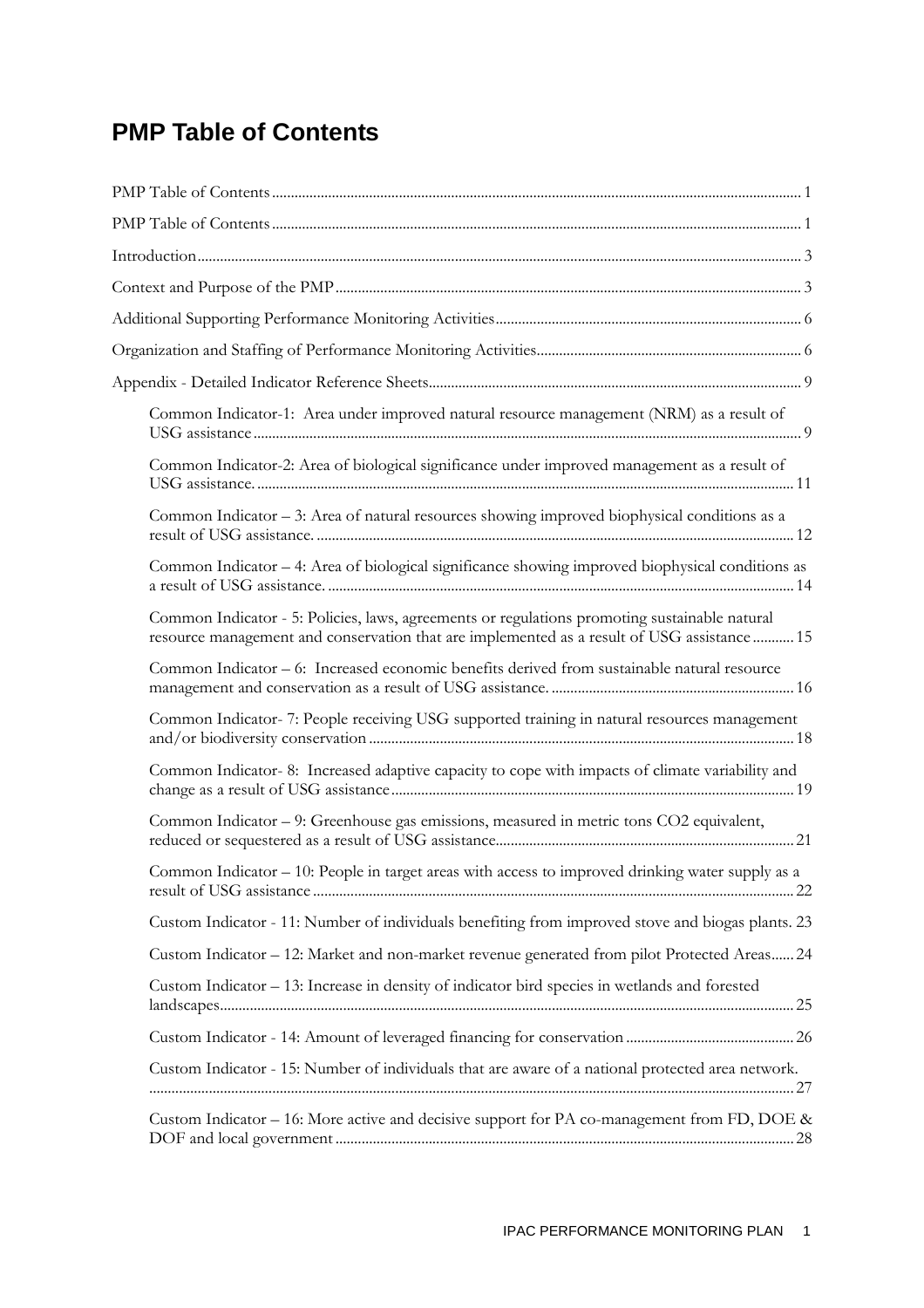| Custom Indicator: 16: More active and decisive support for PA co-management from FD, DOE & |  |
|--------------------------------------------------------------------------------------------|--|
|                                                                                            |  |
| Custom Indicator – 18: Number of training curriculums and modules designed and taught 30   |  |
|                                                                                            |  |
| Custom Indicator – 20: Number of GOB protected areas with improved performance 32          |  |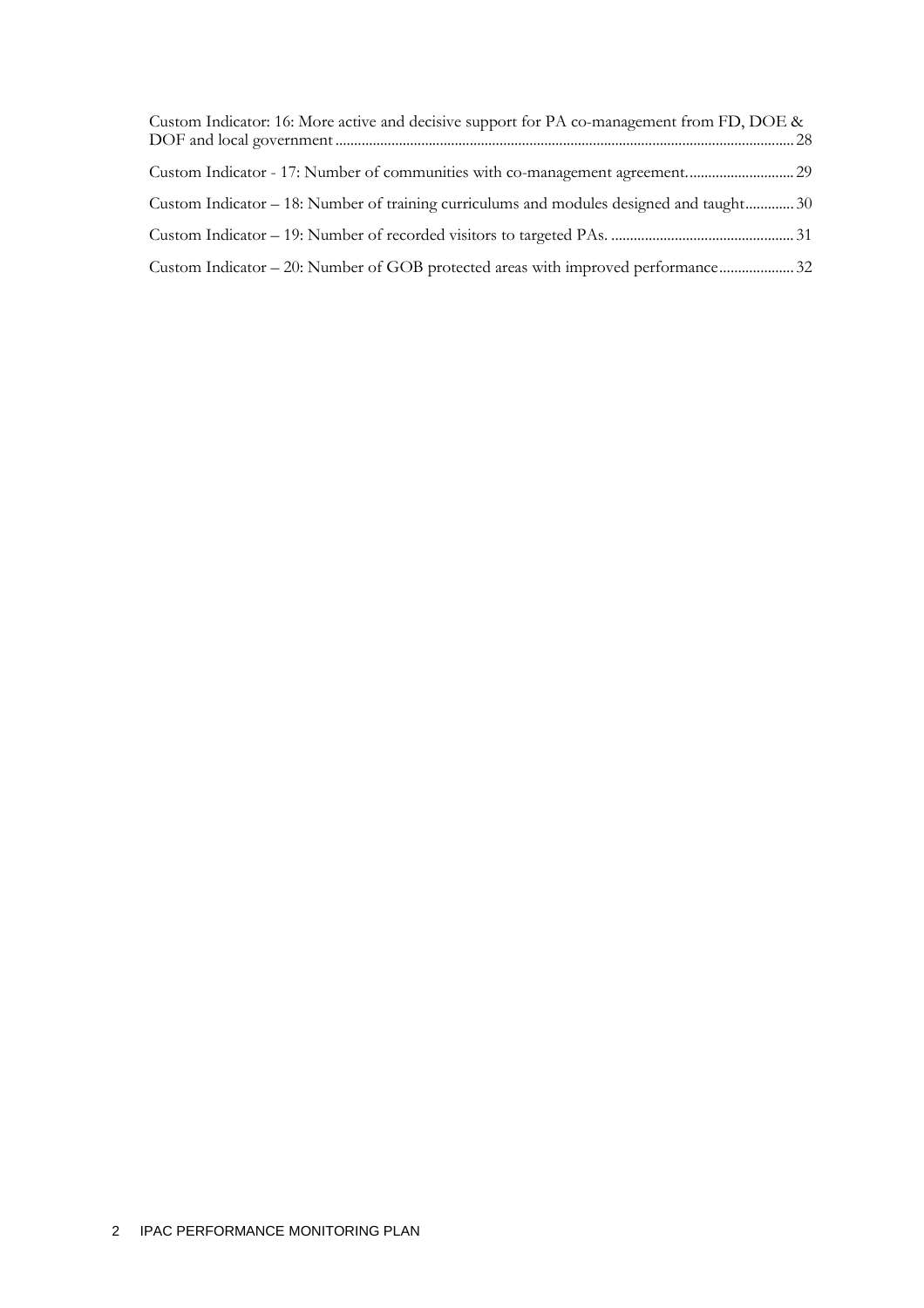# **Introduction**

This document presents the draft Performance Monitoring Plan (PMP) of the Integrated Protected Area Co-Management (IPAC) Project in Bangladesh. The PMP incorporates indicators related to the development of a coherent strategy for integrated protected areas co-management and biodiversity conservation, building stakeholder and institutional capacity and site specific implementation of comanagement in 5 targeted Clusters in Bangladesh. Additional indicators are designed to monitor progress in improving the welfare of rural communities through reduced vulnerability and increased adoption to climate change, improved access to drinking water supplies, as well as the development of public-private partnership, sustainable conservation financing, and strengthening of value chains associated with alternative income generation by communities participating in co-management.

This draft PMP will be finalized in consultation with USAID/Bangladesh's Environment team, and IPAC implementing partners and stakeholders. Short term technical assistance will be mobilized by IRG in the next three months to help develop composite indexes for some indicators, to review and adjust as necessary the targets proposed for selected indicators, and to establish targets for indicators that have not yet been determined.

# **Context and Purpose of the PMP**

Under the reporting requirements for projects funded by USAID, a performance monitoring plan (PMP) must be prepared for the review and approval of USAID. This draft PMP proposes a set of indicators to be used in assessing progress in the achievement of the results targeted by IPAC interventions and investments during the life of the project, from June 2008 to May 2013.

This performance monitoring plan lays out indicators that will be measured on a quarterly basis throughout the implementation of IPAC to establish trend lines for project performance, and to assess progress in achieving the annual targets agreed upon with USAID and IPAC stakeholders. The proposed annual targets for each indicator are cumulative.

Two types of indicators are designed to monitor the contribution of IPAC to globally important impacts targeted by USAID and to specific or customized indicators for monitoring IPAC interventions:

- *Common Indicators of the U.S. Foreign Assistance Framework*: these indicators are referenced in the statement of work for IPAC and will be used to report on the contribution of IPAC to the achievement of results in priority program areas identified in the US Foreign Assistant Framework; this includes 10 indicators related to the impact of IPAC investments on biodiversity conservation, economic growth and poverty alleviation, climate change and water supply. A list of common indicators is shown in Table 1.
- *Custom Indicators for IPAC*: There are a number of indicators which are not explicitly cited in the IPAC statement of work but which are proposed in order to track and report on additional important project impacts and results, particularly intermediate results that will contribute significantly to the longer term achievement of the specified common indicators. A detailed list of custom indicators is shown in Table 2.

The information collected by the performance monitoring activities of IPAC will feed into the overall program monitoring and performance reporting system for development assistance programs funded by USAID. The PMP data will also help USAID, key stakeholders and the IPAC team to identify changes in the management and implementation of IPAC that may be required to ensure that the targeted results of IPAC are progressively achieved over the next five years.

Primary data for several indicators will be collected from a variety of sources including IPAC staff and partners working on field level interventions, and by local and national government agencies involved with the IPAC program. Whenever applicable, PMP data will be gender disaggregated. As necessary, the IPAC team will provide assistance to selected government stakeholders to develop systems to track and report on program results.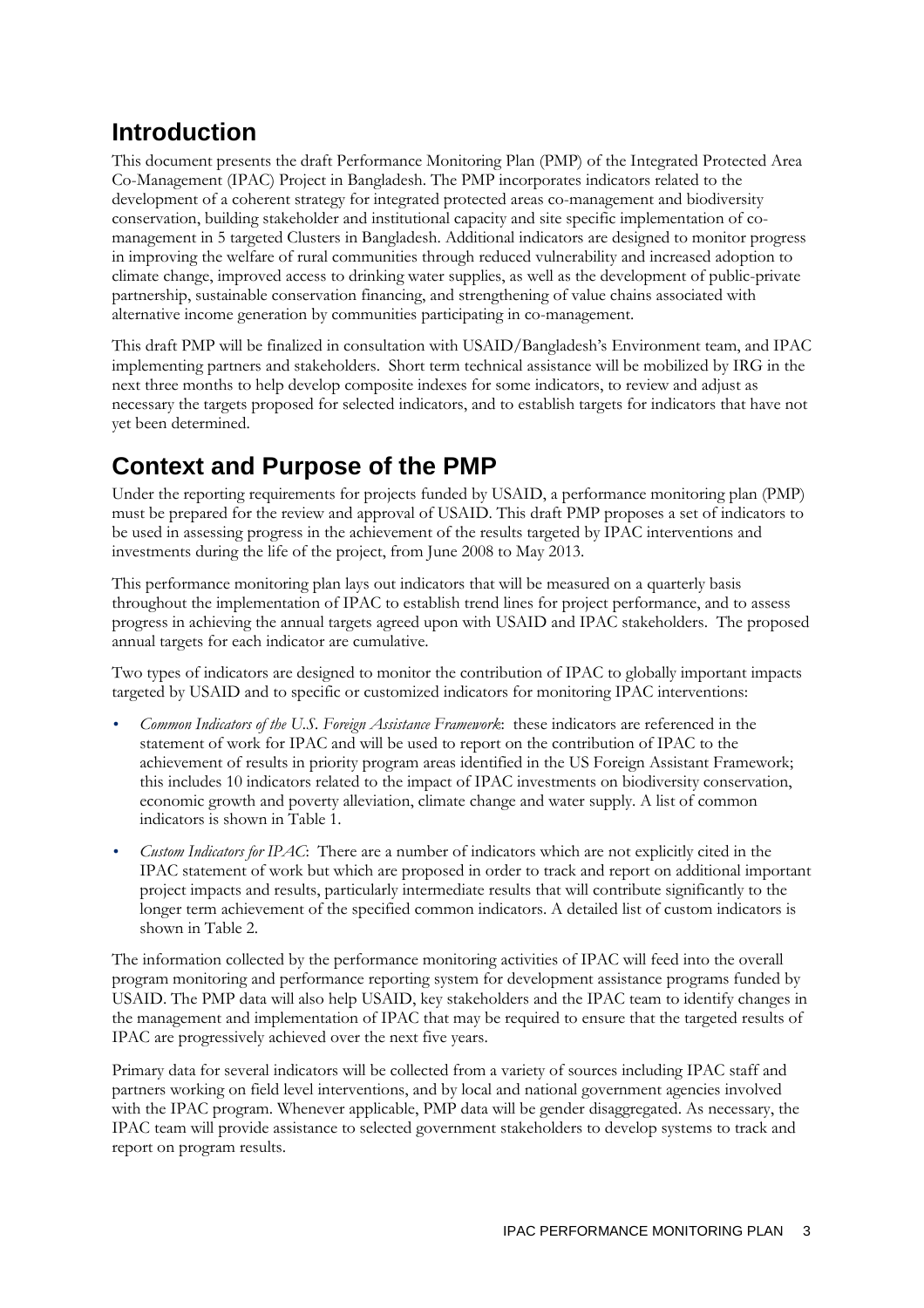Indicator reference sheets have been prepared for each indicator, to provide detailed information on the definition of each indicator, units of measure, their management utility, proposed methods for collecting and analyzing data including the frequency of data acquisition, and performance indicator values. The reference sheets also specify the relevant sources of information and identify the staff or institutions responsible for providing the data. A full set of indicator reference sheets is included as Annex A.

#### **Table 1- Common Indicators of the U.S. Foreign Assistance Framework for IPAC**

| <b>Indicators</b>                                                                                                                                                                         | 2009         | 2011         | 2013          | <b>Notes</b>                                                                                                                                                                                                                                                                                               |
|-------------------------------------------------------------------------------------------------------------------------------------------------------------------------------------------|--------------|--------------|---------------|------------------------------------------------------------------------------------------------------------------------------------------------------------------------------------------------------------------------------------------------------------------------------------------------------------|
| 1: Number of hectares under improved<br>natural resource management as a result of<br>USG assistance.                                                                                     | 36,450 ha    | 175,000 ha   | 453,804 ha    | These targets include the total area of<br>the landscapes being managed around<br>targeted PA sites; PA management<br>plans will be prepared for these areas<br>to specify improved NRM practices for<br>the core PA and adjacent buffer zones<br>and landscapes inhabitated by<br>surrounding communities |
| 2: Number of hectares in areas of biological<br>significance under improved management as<br>a result of USG assistance.                                                                  | 18,701<br>ha | 82,464<br>ha | 305,372<br>ha | These targets include the core<br>protected areas of the targeted sites,<br>except for the ECA Sundarbans                                                                                                                                                                                                  |
| <b>3:</b> Number of hectares of natural resources<br>showing improved biophysical conditions as<br>a result of USG assistance.                                                            | 5,000        | 50,000       | 70,000        | These areas are a subset of sites<br>brought under improved NRM<br>(indicator 1)                                                                                                                                                                                                                           |
| 4: Number of hectares in areas of biological<br>significance showing improved biophysical<br>conditions as a result of USG assistance.                                                    | 3,000        | 40,000       | 65,000        | These areas are a subset of core<br>protected areas under improved<br>management (indicator 2)                                                                                                                                                                                                             |
| 5: Number of policies, laws, agreements or<br>regulations promoting sustainable natural<br>resource management and conservation that<br>are implemented as a result of USG<br>assistance. | 5            | 10           | 20            | Based on # of national enabling<br>policies, laws and regulations, # of<br>new co-management agreements, # of<br>regulations or conventions adopted by<br>communities to support community<br>patrolling, wetland protection and PA<br>management                                                          |
| 6 Number of people with increased<br>economic benefits derived from sustainable<br>natural resource management and<br>conservation as a result of USG assistance.                         | 100,000      | 200,000      | 500,000       | Based on data from participation in<br>AIG activities and other inventions<br>linked to increased economic benefit                                                                                                                                                                                         |
| 7: Number of people receiving USG<br>supported training in natural resources<br>management and/or biodiversity<br>conservation.                                                           | 5,000        | 15,000       | 20,000        | # of men $(60%)$ and women $(40%)$<br>trained through support from IPAC                                                                                                                                                                                                                                    |
| 8: Number of people with increased adaptive<br>capacity to cope with impacts of climate<br>variability and change as a result of USG<br>assistance.                                       | 50,000       | 100,000      | 200,000       | Based on a composite index<br>integrating key factors affecting local<br>level adaptive capacity; includes # of<br>persons benefitting from IPAC<br>assistance related to training and AIG<br>that directly enable increased adaptive<br>capacity                                                          |
| <b>9:</b> Quantity of greenhouse gas emissions.<br>measured in million metric tons Carbon,<br>reduced or sequestered as a result of USG<br>assistance (million metric Ton C).             | 4.29         | 6.85         | 8.26          | Requires baseline assessment of<br>vegetative cover and annual surveys<br>of changes related to IPAC<br>interventions                                                                                                                                                                                      |
| 10. Number of people in target areas with<br>access to improved drinking water supply as<br>a result of USG assistance                                                                    | 10,000       | 20,000       | 30,000        | Includes # of persons benefitting from<br>IPAC interventions and leveraged<br>assistance in landscapes around PA                                                                                                                                                                                           |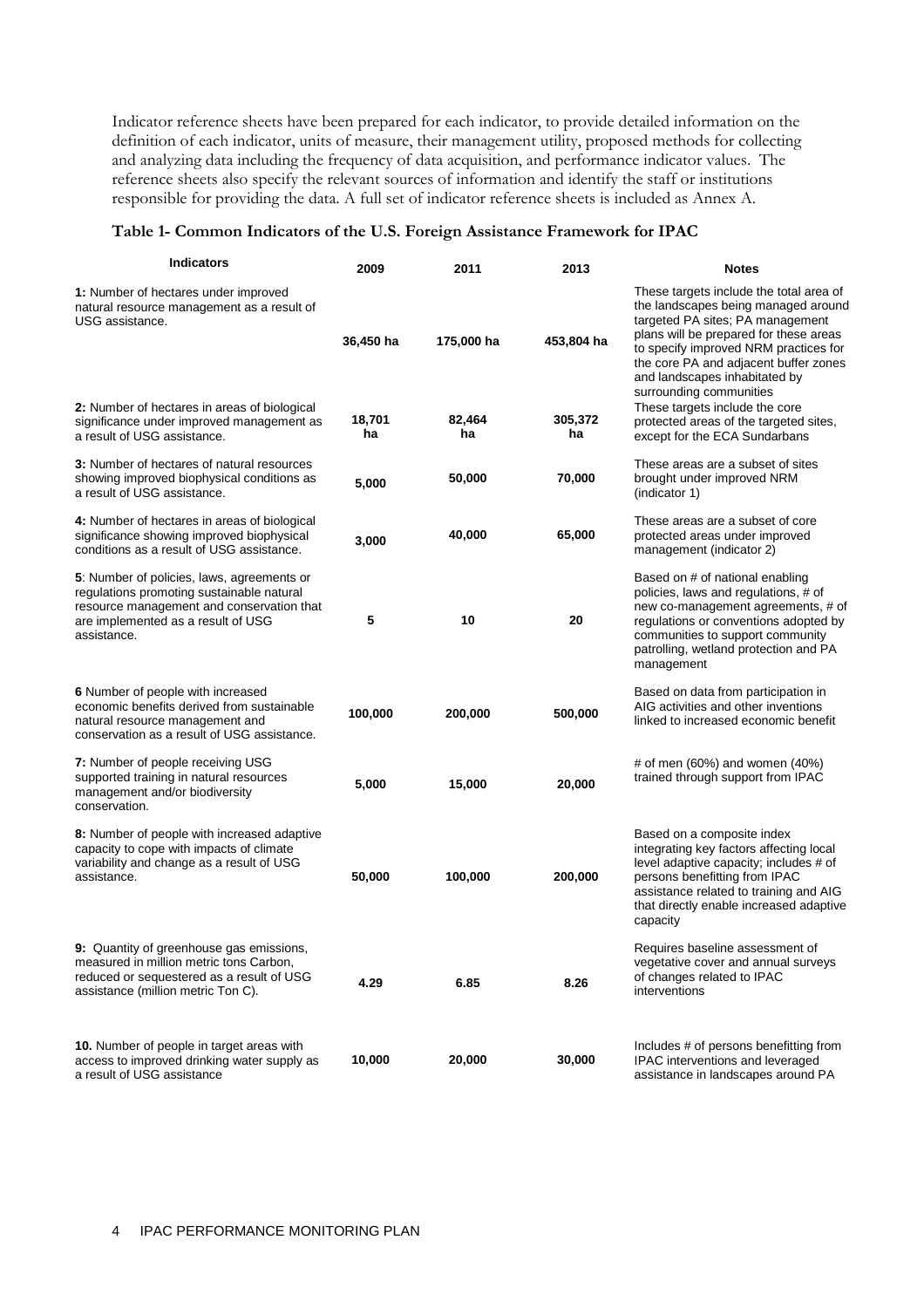## **Table 2 - Custom Indicators for IPAC**

| <b>Indicators</b>                                                                                                             | 2009      | 2011        | 2013         | <b>Notes</b>                                                                                                                                                                                                                                     |
|-------------------------------------------------------------------------------------------------------------------------------|-----------|-------------|--------------|--------------------------------------------------------------------------------------------------------------------------------------------------------------------------------------------------------------------------------------------------|
| 11: Number of individuals benefitting from<br>use of improved stove and bio-gas plants.                                       | 1000      | 5000        | 8000         | Improved wood stoves and bio-gas<br>plants will be installed in the targeted<br>areas to reduce pressure on supplies<br>of fuelwood                                                                                                              |
| <b>12: Market and non-market revenue</b><br>generated from AIG, ecotourism and other<br>economic activities in targeted sites | \$250,000 | \$1,000,000 | \$2,000,000  | Includes revenues generated from AIG<br>support, ecotourism enterprises, PA<br>employment, entry fees; requires<br>baseline surveys of current revenues<br>and annual surveys of added revenues                                                  |
| 13: Increase in density of indicator bird<br>species in wetland and forested landscape                                        | TBD       | TBD         | <b>TBD</b>   | Baseline survey to be carried out with<br>revised set of Indicator birds for forest<br>health and additional bird species<br>selected for wetlands                                                                                               |
| <b>14:</b> Amount of leveraged financing for<br>conservation                                                                  | \$200,000 | \$5,000,000 | \$21,500,000 | Includes PPP, new donor and GOB<br>investments and leveraged carbon<br>financing                                                                                                                                                                 |
| <b>15:</b> Number of individuals that are aware of a<br>national Protected Areas network.                                     | 50,000    | 1,000,000   | 2,500,000    | Estimated number of persons reached<br>through awareness raising and other<br>actions of communication strategy;<br>based on annual surveys of sample<br>population                                                                              |
| 16: Improved capacity of FD, DOE& DOF to<br>support integrated conservation and<br>development programs.                      | TBD       | TBD         | TBD          | Based on composite index of factors<br>relevant to institutional strengthening<br>of the FD, DOE and DOF and progress<br>in shifting operating paradigm to<br>promote co-management and<br>integrated conservation issues and<br>climate change. |
| 17: Number of communities with co-<br>management agreements                                                                   | TBD       | TBD         | TBD          | After the initial assessment through<br>RRA/PRA and from inputs from, DoF<br>FD, target values will be set.                                                                                                                                      |
| 18: Number of training curriculums<br>developed and trained modules designed<br>and taught                                    | 5         | 10          | 20           | Includes diploma and certificate<br>courses on biodiversity, climate<br>change, wildlife management,<br>Protected Area management etc.                                                                                                           |
| 19: Number of recorded visitors to targeted<br>PAs.                                                                           | 50,000    | 500,000     | 1,000,000    | This will capture increase in number of<br>registered visitors in the PAs,<br>additional information will be recorded<br>on actual revenue earned Based on<br>adoption of entry fee payment systems<br>by the Government.                        |
| 20. Number of GOB protected area<br>management units with improved capacity<br>for co-management                              | 9         | 19          | 45           | Based on composite index reflecting<br>changes in effectiveness of protection,<br>community participation, stakeholder<br>representation, economic benefits<br>generated, operating budgets, staffing<br>and infrastructure improvements         |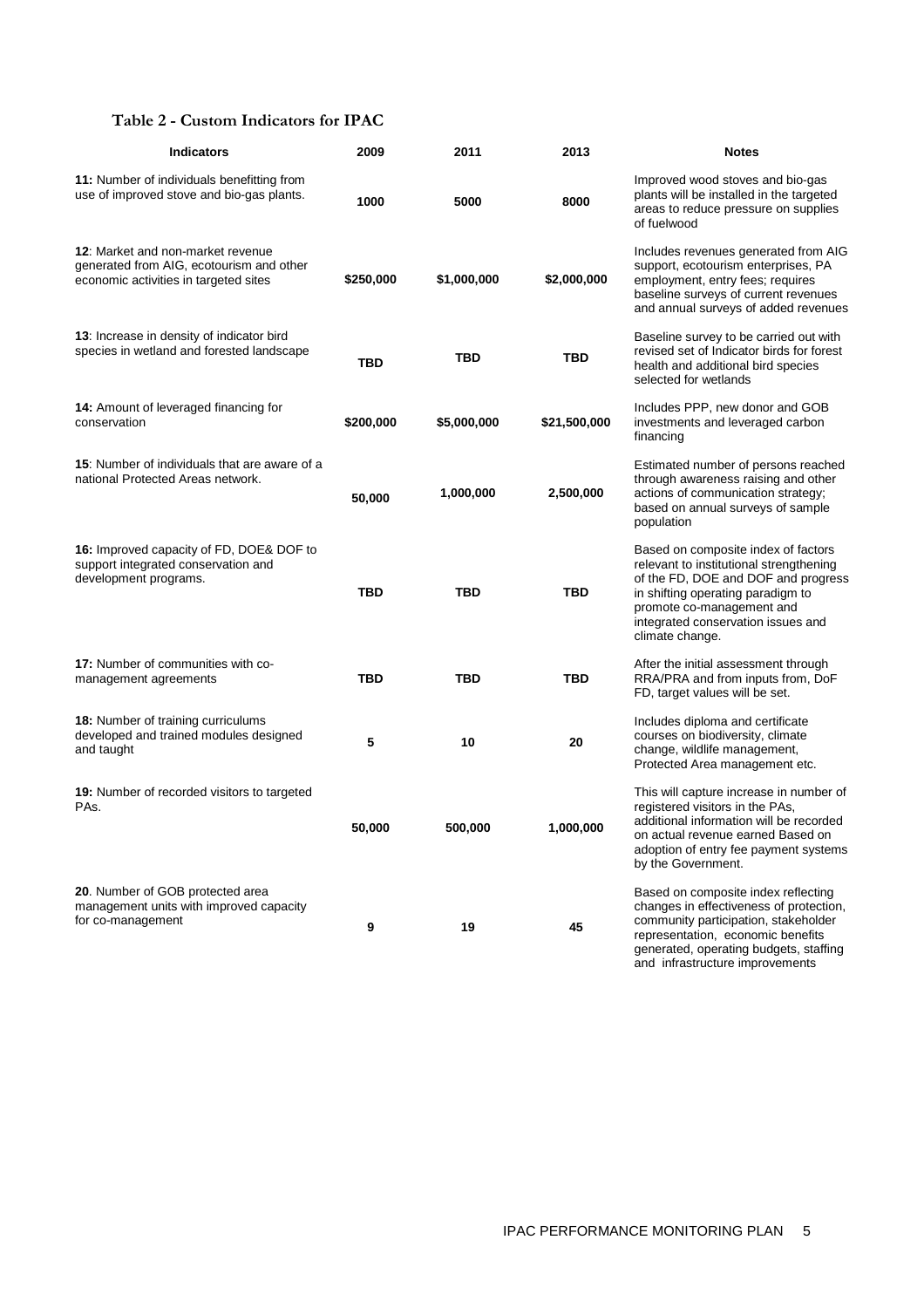# **Additional Supporting Performance Monitoring Activities**

The IPAC team will use performance monitoring as an integral part of our adaptive management approach to implement IPAC. Monthly reporting will provide information on interim progress, and quarterly progress reports will serve to collect data and assess trends in the achievement of indicator targets. Semi-annual team meetings will be held with all implementing partners and key stakeholders to collectively assess progress in completing activities and deliverables scheduled in annual work plans, and in achieving results and targets established in the PMP.

IPAC's performance monitoring system will also be integrated into the IPAC communication strategy. Information from the monitoring system will serve to inform decision making and project management, but also contribute to the identification and sharing of lessons learned, success stories and increased public awareness of IPAC impacts and program benefits.

Training and capacity building will include short courses and other assistance designed to increase the level of local participation in data collection and analysis for performance monitoring, and to increase institutional capabilities at all levels to manage the PMP data and to make effective use of it to enhance program results.

An Applied Research Small Grant Program will be established by IPAC and coordinated by the WFC. Small Grants will be made available to support applied research and field level surveys that directly contribute to the performance monitoring process, while building capacity among students, researchers and other stakeholders supporting PA co-management. The Small Grants program will be overseen by a select committee including respected conservationists, scientists and researchers, including an environmental expert from USAID, to ensure that the funded applied research activities are consistent with IPAC objectives and USAID's overall interests in environmental management and economic development.

## **Organization and Staffing of Performance Monitoring Activities**

The IPAC COP will oversee the analysis and overall reporting of performance monitoring data, and collaborate closely with USAID, GOB Project Directors and IPAC key personnel to review and assess data as it becomes available. In the field, Cluster Coordinators and Technical Advisors will oversee the collection and periodic reporting of monitoring data in each Cluster. WFC will have responsibility for oversight of the scientific quality and soundness of monitoring data, in collaboration with IRG M&E specialists and EWC.

The day to day operations of IPAC performance monitoring and applied research (PMAR) will be managed by the PMAR team, led by the PMAR specialist, Nasim Aziz. He will be assisted by a socioeconomic advisor, and Dr. Golam Mustafa, Biophysical Advisor and Small Grants Manager mobilized by World Fish Center. Additional short term expertise in PMAR will be mobilized through IRG, WFC and the East West Center.

All protocols for information collection under the Project are to be reviewed by the Performance Monitoring and Applied Research Committee, chaired by the COP and coordinated by the PMAR Coordinator. The Committee's core members will include Dr. Golam Mostafa, the M&E socio-economic specialist consultant, although others may be requested to join the Committee on an ad hoc basis to review technical protocols specific to his/her areas of expertise.

A central feature of IRG's PM&AR approach is the investment in highest quality information tool design and quality control during information collection and analysis. Our partnership with WFC is brought to bear especially on this quality control process, a role that is fitting for WFC in light of its being a member of the International Agricultural Research Network (IARC). WFC's monitoring specialist Dr. M.G. Mustafa will support the Team in setting protocols for wetland biophysical information collection so that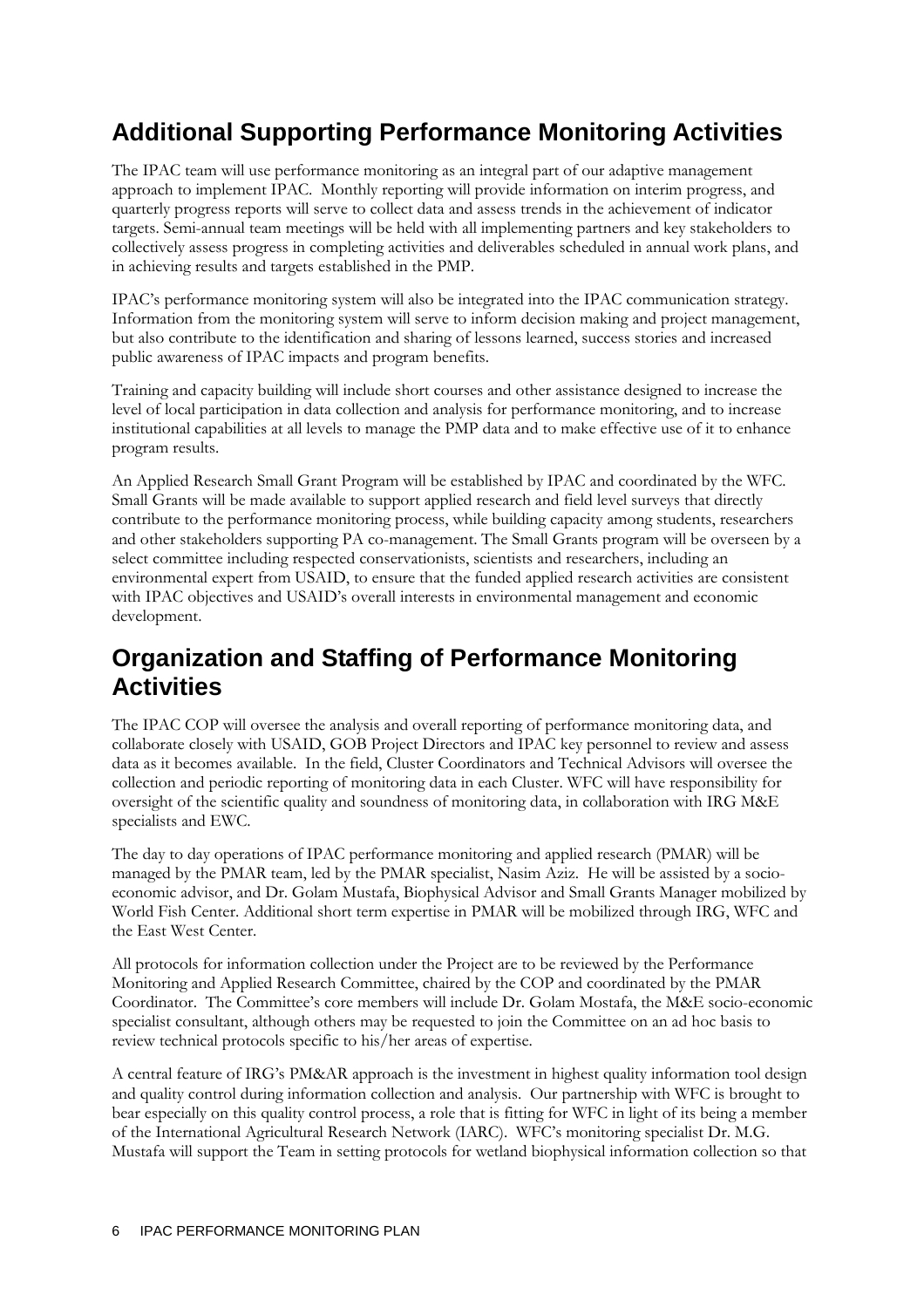it is both appropriate for local community monitoring and directly useful for statistically valid scientific analysis.

At the field level, this WFC partnership is furthered through the presence of designated Cluster Advisors at each Cluster. These Cluster Advisors, in addition to other roles, will be directly involved in ensuring the quality and consistency of all information collection undertaken by the NGOs. WFC staff will additionally conduct quality control checks of data as it is being collected and digitized.

The quality control process in design and analysis will be further supported through the creation of a PM&AR Management Group. This small Group will have the authority to vet and modify, as necessary, any and all data collection and analysis instruments and processes proposed under the Project. Its role is to provide frank, honest and strategic feedback on proposed survey instruments.

At the Dhaka level, the Team will be supported by a mid-level Statistician and SPSS specialist as well as the facility for undertaking GIS and mapping processes. Under Nishorgo, IRG regularly contracted for services of the country's leading remote sensing institution (CEGIS) under purchase order. IRG will assume that CEGIS will remain interested to continue its role in supporting remote sensing on such issues as co-management, and we would expect again to obtain access to its expertise via a similar arrangement.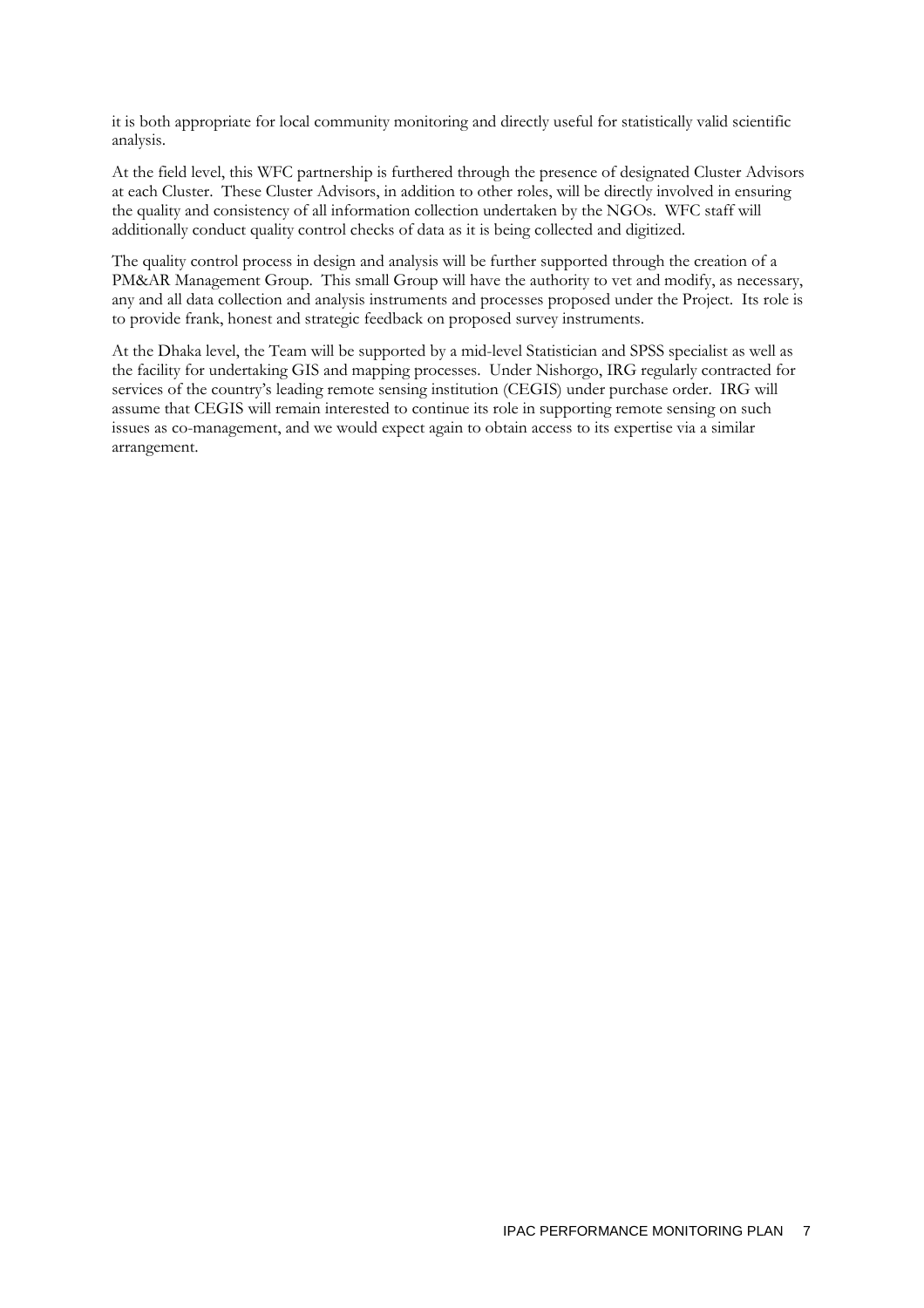

8 IPAC PERFORMANCE MONITORING PLAN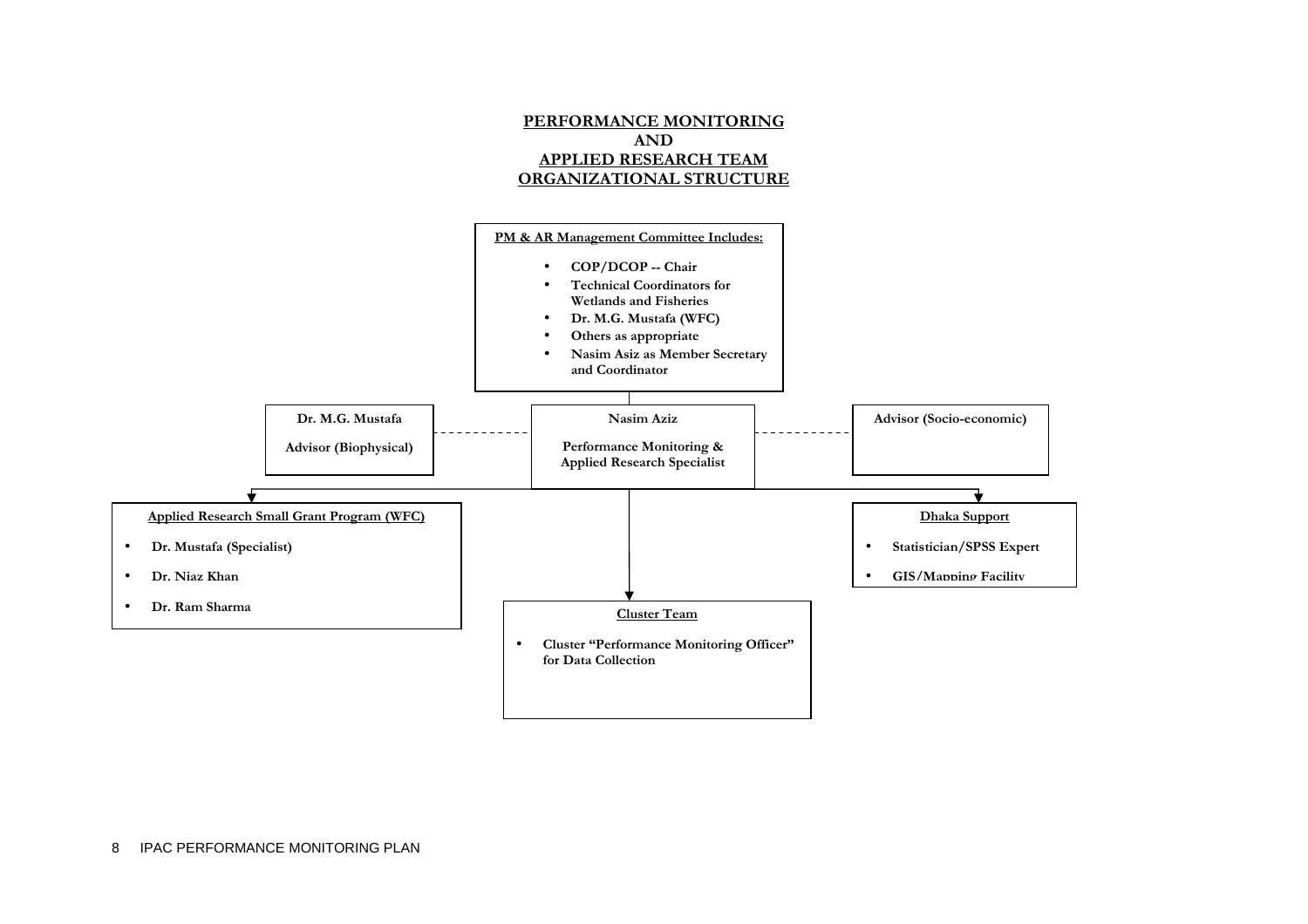# **Appendix - Detailed Indicator Reference Sheets**

## **Common Indicator-1: Area under improved natural resource management (NRM) as a result of USG assistance**

### **IPAC INDICATOR REFERENCE SHEET Program Area: Environment Element: EG 8.1 – Natural Resources and Biodiversity Indicator 8.1.1:** Number of hectares under improved natural resource management (NRM) as a result of USG assistance **DESCRIPTION Specific Definition:**  The areas to be measured under this indicator include the targeted PA sites, adjacent buffer areas and surrounding landscapes of IPAC targeted sites in 5 Clusters. Area under improved NRM will be measured in hectares (ha). The areas measured will be those in which the project will implement interventions – direct and indirect sites, having direct influence on the protected areas, wetlands and ecologically critical areas. "Improved NRM" refers to the planning and organization of activities defined in management plans endorsed by area stakeholders and approved by GOB authorities, that directly promote biodiversity conservation, habitat protection and restoration, establishment of sanctuaries, afforestation / reforestation, forest regeneration, timber stand improvement and other planned forest management operations, sustainable production and harvesting of fisheries and forest products, soil and water conservation, reduction of vulnerability and adaptation to climate change, and/or promoting sustainable agriculture and tree crops, as well as actions that indirectly support these practices, such as stakeholder organization, empowerment, clarification of rights and responsibilities, strengthening of locally organized rules and enforcement systems governing the access and use of natural resources and stimulation of value added enterprise opportunities linked to the improved management and sustainable use of these natural resources. **Unit of Measure:** hectares **Disaggregated by: Type of area** – forest production area, wetland production area, agroforestry and tree crop systems, and sustainable agriculture **Justification/Management Utility:** This indicator includes all natural resource management interventions that help generate sustainable livelihood opportunities for the people living within the proposed integrated co-management cluster areas including biodiversity conservation, improved local governance and empowerment **DATA ACQUISITION PROCESS OF IPAC Management Notes: (1) Forest Production area:** (**a) Reforestation:** all past social forestry plantations (benefits yet to be realized), Forest Dept. new social forestry activities, social forestry activities implemented / overseen by the Co-Management Council / Committee for benefit sharing and conservation purposes. **(b) Afforestation** includes those plantations in non-forested lands for benefit sharing and conservation purposes such as roadside, river and stream bank, and other public lands **(2) Wetland Production area:** (a) **Reforestation of degraded wetland forest** (swamp and reed land) carried out in conjunction with respective government agencies and Co-Management Council / Committee for benefit sharing and conservation purposes. (b) **Afforestation** includes those plantations in non-forested lands for benefit sharing and conservation purposes such as roadside, river and stream bank, and other public lands **(3) Agroforestry or tree crop farming:** This includes all the areas under homestead improvements promoted by the Project. Homestead improvements may include introduction of fruit trees, and timber and fuel wood species **(4) Sustainable agriculture or farming:** Environmentally sound agricultural practices that may include organic fertilizers, integrated pest management, water and soil conservation, living barriers among others **Method of Acquisition by Project Monitoring Unit:** Baseline information and target indicator values will be developed by collection and analysis of existing information from USAID and other donor projects, GOB Ministries, and approved management plans. We will build on GIS mapping available from MACH and NSP, expanding digitized maps to new areas using satellite imagery and aerial photography. Local stakeholders, cluster performance monitoring specialists, field implementing partners, and collaborating CMCs/RMOs will collect information and data **Data Source(s):** MACH and NSP project documents, data and information from the Ministry of Environment and Forests, Department of the Environment, local NGOs, Ministry of Lands, Department of Fisheries, FD, and donor agencies

#### **Frequency/Timing of Data Acquisition:** Annually

**Survey Instrument for the data:** Multiple field survey techniques, depending categories of activities on which one of the four subcategories is included. For agroforestry and sustainable agriculture, survey instrument will be executed at FUG household level. GPS ground truthing and updating of GIS maps

**OTHER NOTES**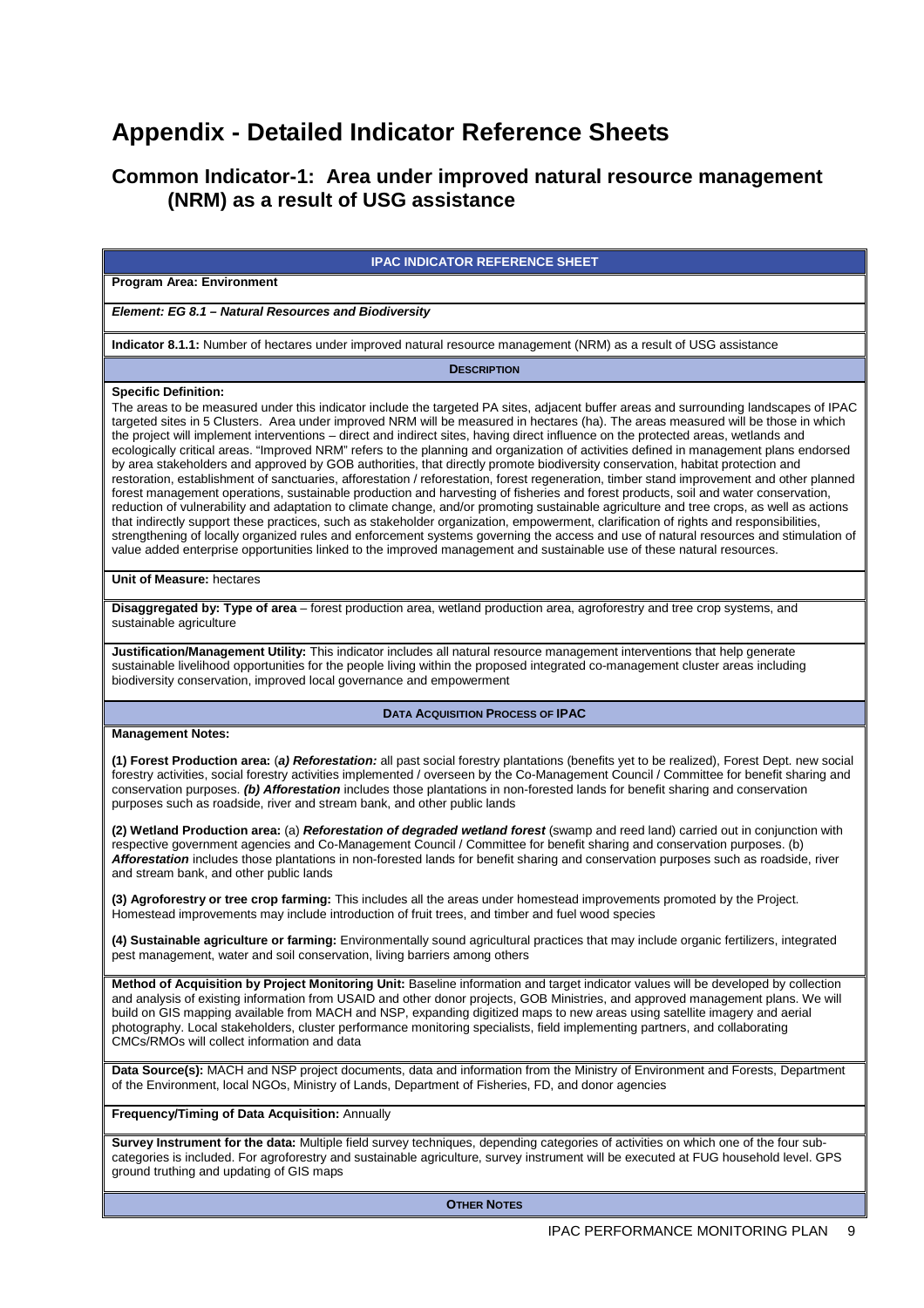#### **IPAC INDICATOR REFERENCE SHEET**

**Relevant Reference Sources:** MACH and NSP project documents, data and information from the Department of the Environment, local NGOs, Ministry of Environment and Forests, Ministry of Lands, Department of Fisheries, FD, and donor agencies

### **Notes on Baselines/Targets:**

| <b>PERFORMANCE INDICATOR VALUES</b>         |               |               |              |  |
|---------------------------------------------|---------------|---------------|--------------|--|
| Year                                        | <b>Target</b> | <b>Actual</b> | <b>Notes</b> |  |
| 2009                                        | 36,450 ha     |               |              |  |
| 2011                                        | 175,000 ha    |               |              |  |
| 2013                                        | 453,804 ha    |               |              |  |
| THIS SHEET LAST UPDATED ON: date/month/year |               |               |              |  |
| ADDITIONAL RELAVANT DATA (shown below)      |               |               |              |  |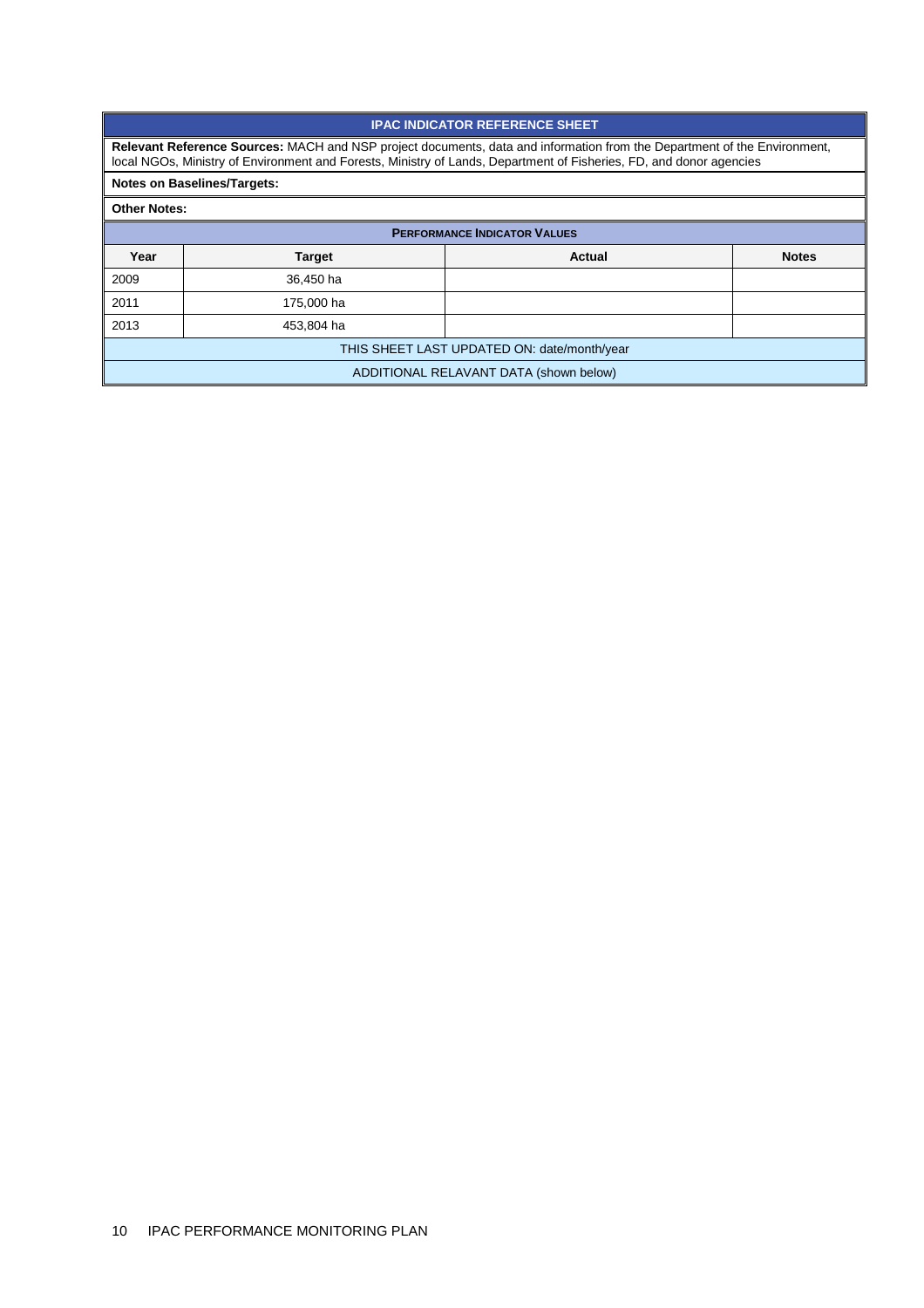## **Common Indicator-2: Area of biological significance under improved management as a result of USG assistance.**

## **IPAC INDICATOR REFERENCE SHEET Program Area: Environment Element: EG 8.1 – Natural Resources and Biodiversity Indicator 8.1.2:** Number of hectares in areas of biological significance under improved management as a result of USG assistance. **DESCRIPTION Specific Definition**: **"Areas of biological significance**" are identified through national, regional, or global priority-setting processes and include national parks, wildlife sanctuaries, game reserves, ecologically critical areas, RAMSAR sites, World Heritage Sites, and also those important wetlands or flood plans under improved management. They represent the core areas with the most significant or highest levels of biodiversity within the various categories of protected areas. **"Improved NRM**" includes protection, restoration, regeneration, enrichment and improved management activities in the areas of biological significance based on ecosystem management and NRM principles, improved human and institutional capacity for sustainable NRM, access to better information for decision-making, and/or adoption of sustainable NRM practices which will be identified, endorsed by local stakeholders and approved by respective departments and ministries. **Unit of Measure:** Hectares **Disaggregated by:** Types of protected areas: core areas within national parks, wildlife sanctuaries, game reserves, inland and coastal wetlands **Justification/Management Utility:** Prerequisite of improved NRM is a stakeholder endorsed, government approved management plan for areas of biological significance (as well as interface landscape) ensuring conservation and sustainable management and generating sustainable livelihood opportunities for the people living within cluster areas, improving local governance system & empowering the local people **DATA ACQUISITION PROCESS OF IPAC Management Notes: 1. Forest Area:** (a) National Parks, (b) Wildlife Sanctuaries & (c) Game Reserve **2. Wetland Area:** (a) Inland wetland, (b) Coastal Wetland **Method of Acquisition:** Baseline information and target indicator values will be developed by collection and analysis of existing information from USAID and other donor projects, GOB Ministries, and approved management plans. We will build on GIS mapping available from MACH and NSP, expanding digitized maps to new areas using satellite imagery and aerial photography. Local stakeholders, cluster performance monitoring specialists, field implementing partners, and collaborating CMCs/RMOs will collect information and data **Data Source(s):** MACH and NSP project documents, data and information from the Ministry of Environment and Forests, Department of the Environment, local NGOs, Ministry of Lands, Department of Fisheries, FD, and donor agencies **Frequency/Timing of Data Acquisition:** Annually **Survey Instrument for the data:** Multiple field survey techniques, depending categories of activities implemented. GPS ground truthing and updating of GIS maps for monitoring core areas of biological significance. **OTHER NOTES Relevant Reference Sources:** MACH and NSP project documents, data and information from the Ministry of Environment and Forests, Department of the Environment, local NGOs, Ministry of Lands, Department of Fisheries, FD, and donor agencies **Notes on Baselines/Targets: Other Notes: PERFORMANCE INDICATOR VALUES Year Planned / Targeted Actual Actual Actual Notes** 2009 **18,701 ha** <sup>2011</sup>**82,464 ha** <sup>2013</sup>**305,372 ha** THIS SHEET LAST UPDATED ON: date/month/year ADDITIONAL RELAVANT DATA (shown below)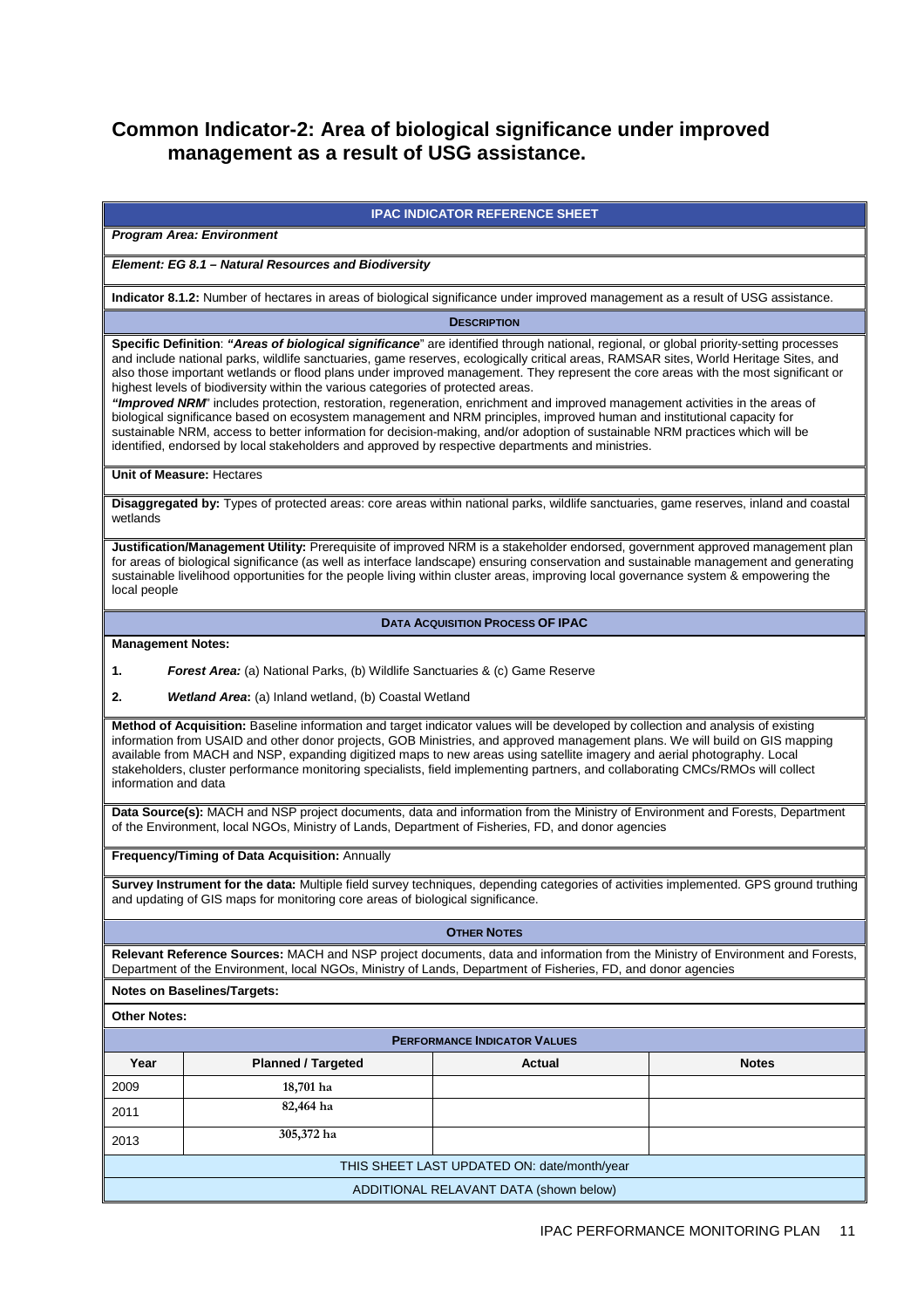## **Common Indicator – 3: Area of natural resources showing improved biophysical conditions as a result of USG assistance.**

#### **IPAC INDICATOR REFERENCE SHEET**

#### **Program Area: Environment**

#### **Element: EG 8.1 – Natural Resources and Biodiversity**

**Indicator 8.1.3:** Number of hectares of natural resources showing improved biophysical conditions as a result of USG assistance.

#### **DESCRIPTION**

**Specific Definition:** The areas to be measured under this indicator are those located in buffer areas and surrounding landscapes of the targeted IPAC sites**. Improved biophysical conditions** will be determined by field level surveys of changes in the level of protection, extent of restocking, restoration or rehabilitation of targeted sites, reduction in erosion or sedimentation or other forms of degradation, changes in growth rates and resource productivity, changes in soil fertility as reflected in sustainable crop yields, changes in biodiversity as reflected by changing populations or presence of indicator species, and other measures of improved biophysical conditions agreed upon with field staff, local technical departments and stakeholders.

**Unit of Measure:** hectares

**Disaggregated by: Type of area** –forest protection area, forest production area, wetland conservation and production areas, agroforestry and tree crop systems, and land devoted to sustainable agriculture

**Justification/Management Utility:** This indicator helps to measure the impact of IPAC interventions on the biophysical conditions of targeted natural resources, as a consequence of the effective implementation of improved management practices and other natural resource management interventions that help to restore and improve NR productivity and generate sustainable livelihood opportunities for the people living within the proposed integrated co-management clusters

#### **DATA ACQUISITION PROCESS OF IPAC**

**Management Notes: Track the adoption and implementation of recommended NRM practices including:**

**(1) Forest Production area:** (**a) Reforestation:** all past social forestry plantations (benefits yet to be realized), Forest Dept. new social forestry activities, social forestry activities implemented / overseen by the Co-Management Council / Committee for benefit sharing and conservation purposes. **(b) Afforestation** includes those plantations in non-forested lands for benefit sharing and conservation purposes such as roadside, river and stream bank, and other public lands

**(2) Wetland Production area:** (a) **Reforestation of degraded wetland forest** (swamp and reed land) carried out in conjunction with respective government agencies and Co-Management Council / Committee for benefit sharing and conservation purposes. (b) **Afforestation** includes those plantations in non-forested lands for benefit sharing and conservation purposes such as roadside, river and stream bank, and other public lands

**(3) Agroforestry or tree crop farming:** This includes all the areas under homestead improvements promoted by the Project. Homestead improvements may include introduction of fruit trees, and timber and fuel wood species

**(4) Sustainable agriculture or farming:** Environmentally sound agricultural practices that may include organic fertilizers, integrated pest management, water and soil conservation, living barriers among others

**Method of Acquisition by Project Monitoring Unit:** Baseline information and target indicator values will be developed by collection and analysis of existing information from USAID and other donor projects, GOB Ministries, and approved management plans. We will build on GIS mapping available from MACH and NSP, expanding digitized maps to new areas using satellite imagery and aerial photography. Local stakeholders, cluster performance monitoring specialists, field implementing partners, and collaborating CMCs/RMOs will collect information and data

**Data Source(s):** MACH and NSP project documents, data and information from the Ministry of Environment and Forests, Department of the Environment, local NGOs, Ministry of Lands, Department of Fisheries, FD, and donor agencies

#### **Frequency/Timing of Data Acquisition:** Annually

**Survey Instrument for the data:** Multiple field survey techniques, depending categories of activities on which one of the four subcategories is included. For agroforestry and sustainable agriculture, survey instrument will be executed at FUG household level. GPS ground truthing and updating of GIS maps

#### **OTHER NOTES**

**Relevant Reference Sources:** MACH and NSP project documents, data and information from the Department of the Environment, local NGOs, Ministry of Environment and Forests, Ministry of Lands, Department of Fisheries, FD, and donor agencies

**Notes on Baselines/Targets:**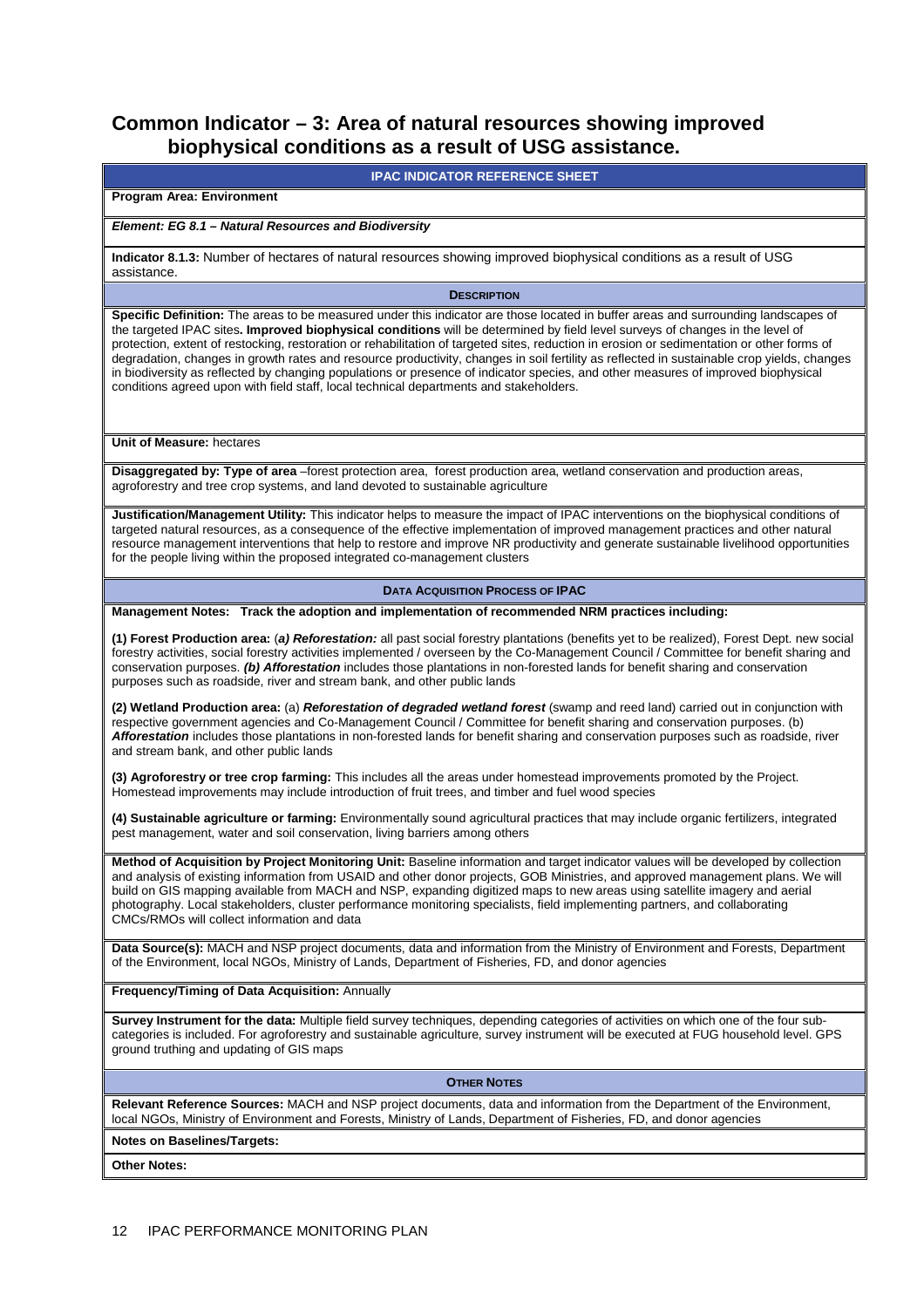| <b>IPAC INDICATOR REFERENCE SHEET</b>       |                                     |        |              |  |  |
|---------------------------------------------|-------------------------------------|--------|--------------|--|--|
|                                             | <b>PERFORMANCE INDICATOR VALUES</b> |        |              |  |  |
| Year                                        | <b>Target</b>                       | Actual | <b>Notes</b> |  |  |
| 2009                                        | 5,000 ha                            |        |              |  |  |
| 2011                                        | 50,000 ha                           |        |              |  |  |
| 2013                                        | 70,000 ha                           |        |              |  |  |
| THIS SHEET LAST UPDATED ON: date/month/year |                                     |        |              |  |  |
| ADDITIONAL RELAVANT DATA (shown below)      |                                     |        |              |  |  |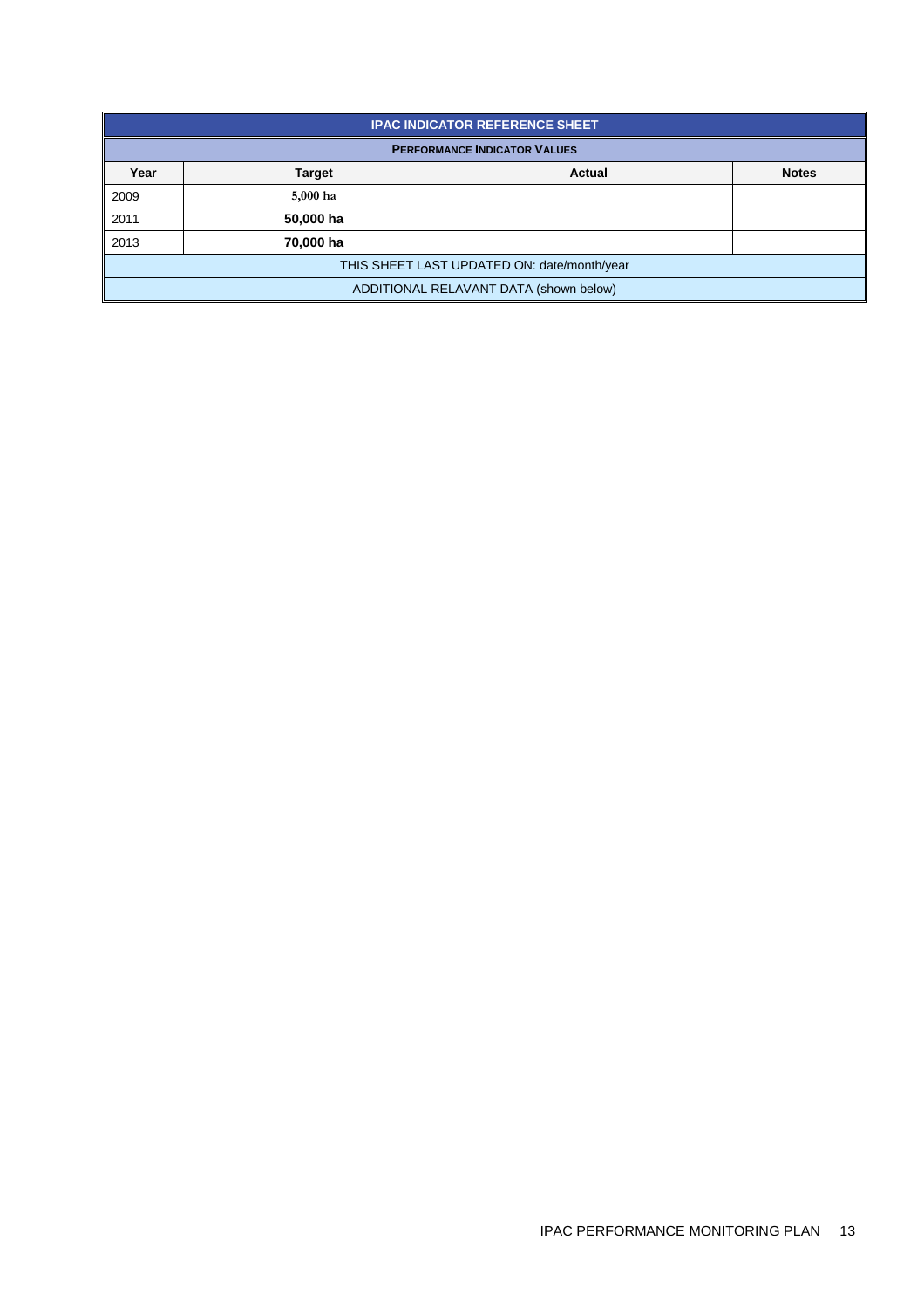## **Common Indicator – 4: Area of biological significance showing improved biophysical conditions as a result of USG assistance.**

**IPAC INDICATOR REFERENCE SHEET** 

#### **Program Area: Environment**

#### **Element: EG 8.1 – Natural Resources and Biodiversity**

**Indicator 8.1.4:** Number of hectares in areas of biological significance showing improved biophysical conditions as a result of USG assistance.

**DESCRIPTION**

**Specific Definition**: **"Areas of biological significance**" are identified through national, regional, or global priority-setting processes and include national parks, wildlife sanctuaries, game reserves, ecologically critical areas, RAMSAR sites, World Heritage Sites, and also those important wetlands or flood plans under improved management. They represent the core areas with the most significant or highest levels of biodiversity within the various categories of protected areas. The areas to be measured under this indicator are located in the core protected areas of the targeted IPAC sites**.** 

**Improved biophysical conditions** will be determined by field level surveys of changes in the level of protection, extent of restocking, restoration or enrichment of targeted PA sites, reduction in erosion or sedimentation or other forms of degradation, changes in growth rates and resource productivity or ecosystem health, changes in soil fertility, changes in biodiversity as reflected by changing populations or presence of indicator species, and other measures of improved biophysical conditions agreed upon with field staff, local technical departments and stakeholders.

**Unit of Measure:** Hectares

**Disaggregated by:** Types of protected areas: core areas within national parks, wildlife sanctuaries, game reserves, inland and coastal wetlands

**Justification/Management Utility:** This indicator helps to measure the impact of IPAC interventions on the biophysical conditions of targeted protected areas and areas of biological significance as a consequence of the effective implementation of improved management practices and other natural resource management interventions that help to conserve biodiversity and restore and improve the condition of resources in targeted PA

#### **DATA ACQUISITION PROCESS OF IPAC**

#### **Management Notes:**

**3. Forest Area:** (a) National Parks, (b) Wildlife Sanctuaries & (c) Game Reserve

**4. Wetland Area:** (a) Inland wetland, (b) Coastal Wetland

**Method of Acquisition:** Baseline information and target indicator values will be developed by collection and analysis of existing information from USAID and other donor projects, GOB Ministries, and approved management plans. We will build on GIS mapping available from MACH and NSP, expanding digitized maps to new areas using satellite imagery and aerial photography. Local stakeholders, cluster performance monitoring specialists, field implementing partners, and collaborating CMCs/RMOs will collect information and data

**Data Source(s):** MACH and NSP project documents, data and information from the Ministry of Environment and Forests, Department of the Environment, local NGOs, Ministry of Lands, Department of Fisheries, FD, and donor agencies

#### **Frequency/Timing of Data Acquisition:** Annually

**Survey Instrument for the data:** Multiple field survey techniques, depending categories of activities implemented. GPS ground truthing and updating of GIS maps for monitoring core areas of biological significance.

**OTHER NOTES**

**Relevant Reference Sources:** MACH and NSP project documents, data and information from the Ministry of Environment and Forests, Department of the Environment, local NGOs, Ministry of Lands, Department of Fisheries, FD, and donor agencies

#### **Notes on Baselines/Targets:**

| <b>PERFORMANCE INDICATOR VALUES</b>         |                           |        |              |  |  |
|---------------------------------------------|---------------------------|--------|--------------|--|--|
| Year                                        | <b>Planned / Targeted</b> | Actual | <b>Notes</b> |  |  |
| 2009                                        | $3,000$ ha                |        |              |  |  |
| 2011                                        | 40,000 ha                 |        |              |  |  |
| 65,000 ha<br>2013                           |                           |        |              |  |  |
| THIS SHEET LAST UPDATED ON: date/month/year |                           |        |              |  |  |
| ADDITIONAL RELAVANT DATA (shown below)      |                           |        |              |  |  |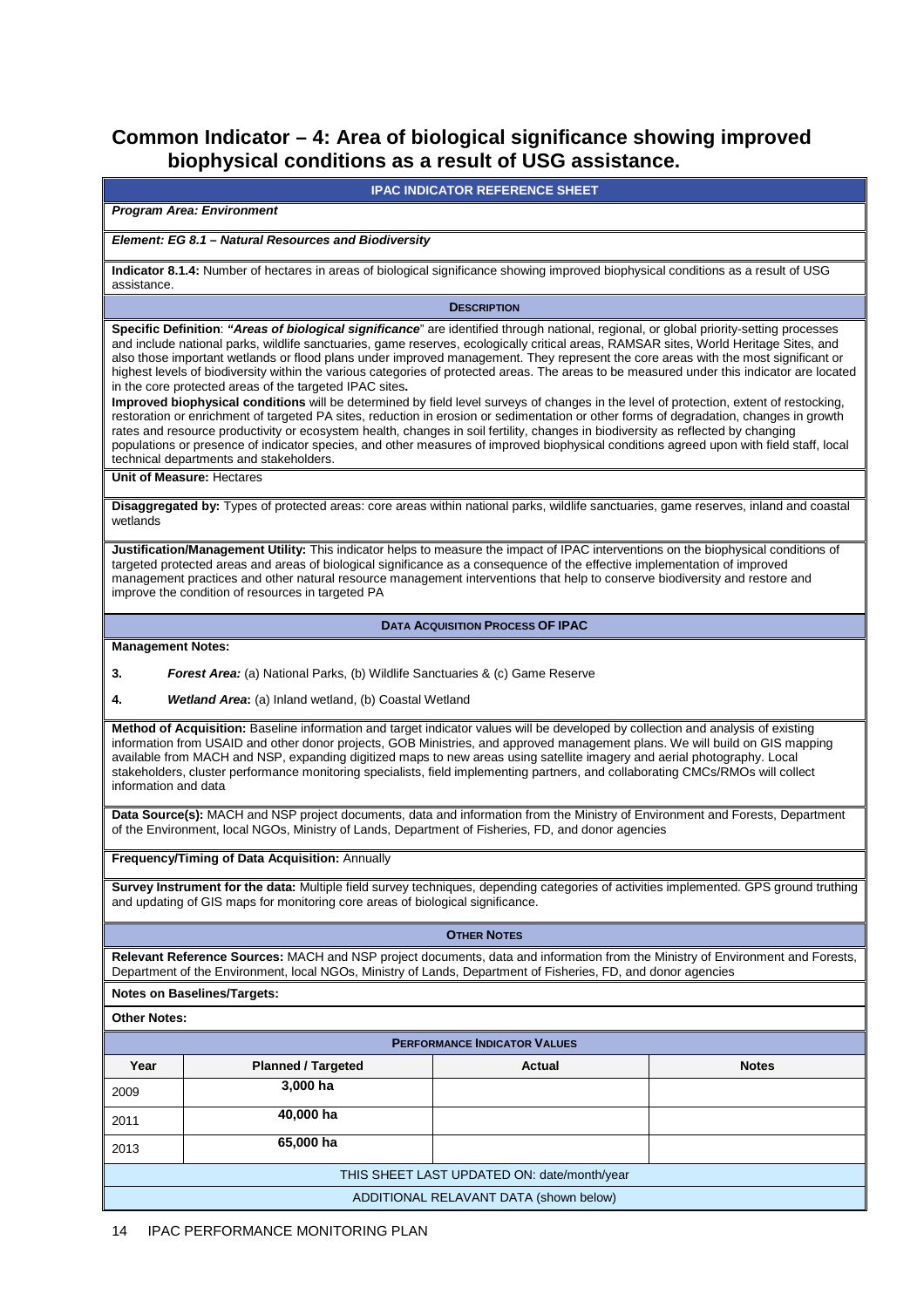## **Common Indicator - 5: Policies, laws, agreements or regulations promoting sustainable natural resource management and conservation that are mplemented as a result of USG assistance**

#### **IPAC Indicator Reference Sheet**

#### **Program Area: Environment**

#### **Element: EG 8.1 – Natural Resources and Biodiversity**

**Indicator:** Number of policies, laws, agreements or regulations promoting sustainable natural resource management and conservation that are implemented as a result of USG assistance

#### **DESCRIPTION**

**Specific Definition**: Policy development/ reform and implementation will take place at the national and local levels. At the **national level** assistance for policy reform and implementation will include an assessment of national level policies, laws and regulations to identify priority reforms to strengthen the enabling environment for improved, decentralized natural resources management, as well as preparation of an integrated Protected Area co-management strategy to harmonize implementation of NRM policies and plans; and **local level** policies, regulations and stewardship agreements that empower and support communities, CMCs, RMO to conserve, protect and manage resources at the local level. However, only the changes at the **national level** will be captured here.

**Unit of Measure**: #s of policies, regulations, agreements, bi-laws, agreements developed and implemented

**Disaggregated by**: National and local level policies, laws, regulations and stewardship agreements

**Justification/Management Utility**: This indicator demonstrates that national and local legal underpinnings are in place and being implemented to enable and sustain natural resources management

#### **DATA ACQUISITION PROCESS IPAC**

#### **Management Notes**:

#### **National level**

- Integrated co-management strategy
- Enabling policies developed/reformed
- Enabling laws and regulations

**Method of Data Acquisition:** Initial assessment of current policy and regulatory framework conducted by IPAC staff and respective GOB agencies. Performance monitoring team, cluster performance monitoring specialists, field implementing partners, and collaborating CMCs/RMOs will collect information and data on development and implementation of national and local agreements or regulations, as part of quarter progress reporting

**Data Source(s):** MACH and NSP project documents, data and information from the Ministry of Environment and Forests, Department of the Environment, local NGOs, Ministry of Lands, Department of Fisheries, FD, and donor agencies

**Frequency/Timing of Data Acquisition:** Annually

**Survey Instrument for the data:** Initial analysis of current policies, laws, agreements or regulations at the national level; analysis of local legal and regulatory instruments, and community level resource management agreements for each of the five clusters

#### **OTHER NOTES**

**Relevant Reference Sources:** MACH and NSP project documents, data and information from the Ministry of Environment and Forests, Department of the Environment, local NGOs, Ministry of Lands, Department of Fisheries, FD, and donor agencies

## **Notes on Baselines/Targets:**

| <b>PERFORMANCE INDICATOR VALUES</b>         |        |               |              |  |  |  |
|---------------------------------------------|--------|---------------|--------------|--|--|--|
| Year                                        | Actual | <b>Target</b> | <b>Notes</b> |  |  |  |
| 2009                                        | 5      |               |              |  |  |  |
| 10<br>2011                                  |        |               |              |  |  |  |
| 20<br>2013                                  |        |               |              |  |  |  |
| THIS SHEET LAST UPDATED ON: date/month/year |        |               |              |  |  |  |
| ADDITIONAL RELAVANT DATA (shown below)      |        |               |              |  |  |  |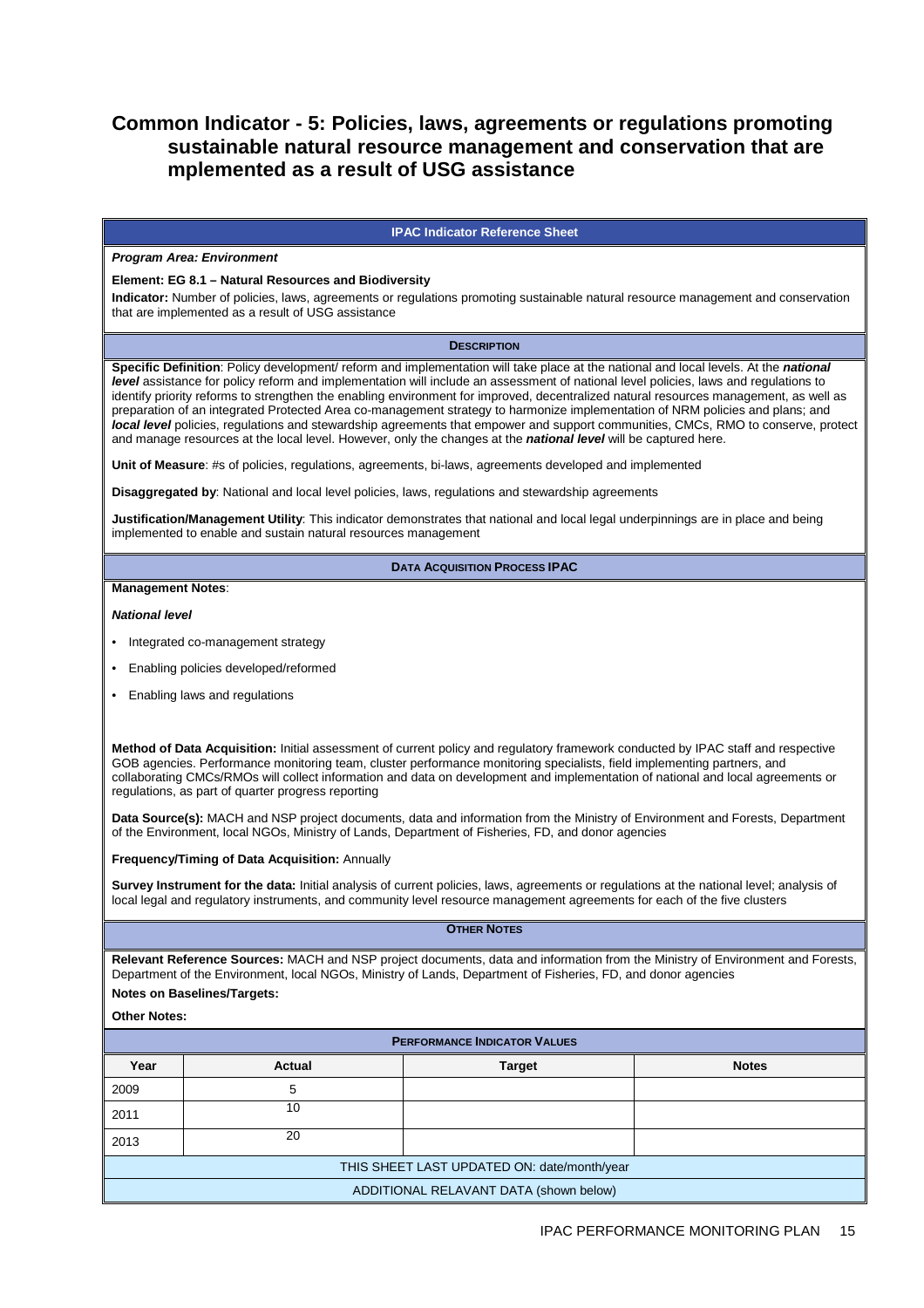## **Common Indicator – 6: Increased economic benefits derived from sustainable natural resource management and conservation as a result of USG assistance.**

#### **IPAC Indicator Reference Sheet**

#### **Program Area: Environment**

#### **Element: EG 8.1 – Natural Resources and Biodiversity**

**Indicator:** Number of people with increased economic benefits derived from sustainable natural resource management and conservation as a result of USG assistance.

**DESCRIPTION**

**Specific Definition**: This indicator measures the number of direct beneficiaries with increased income, from the baseline established at the outset of the activity, of the targeted beneficiaries who are being given alternate income generating technologies or training and/ or grant or leveraged credit by the project. "Targeted beneficiaries" are those dependent on wetland and/or forest resources for their livelihoods, and who assists in protected and conservation.

**Unit of Measure**: # number of people and % increase income

**Disaggregated by**: type of beneficiary and by gender

Types of Beneficiaries includes:

(1) Change in household production practices;

(2) Beneficiaries of enterprise creation or growth;

(3) Beneficiaries of employment;

(4) Beneficiaries from community livelihood changes

**Justification/Management Utility**: Increased income of target group from new income sources will reduce the dependency on natural resources. This will help protect PAs and other aquatic habitats.

#### **DATA ACQUISITION PROCESS IPAC**

#### **Management Notes**:

(1) Change in household production practices such as – home gardening, cow /goat/pig fattening.

(2) Beneficiaries of enterprise creation or growth such as – bee keeping, nursery, handicrafts, elephant riding, ethnic cloth prod/mrk

(3) Beneficiaries of employment such as - Eco-Guides, eco-rickshaw, rickshaw/van puller, toile and picnic spot service/mgt

(4) Beneficiaries from community livelihood changes associated with the Committee and the co-management process. These "livelihood benefits" could come from: social forestry activities, homestead planting material for fuel wood or logs, improved bamboo production, improved homestead tree-crop mgt improved access to healthier stoves (via GTZ) etc.

**Method of Data Acquisition:** from AIG matrix, monthly progress report, half-yearly review and progress report and annual survey.

**Data Source(s):** field offices.

**Frequency/Timing of Data Acquisition:** AIG matrix monthly, assessment yearly.

**Survey Instrument for the data:** various survey instruments.

**OTHER NOTES**

#### **Relevant Reference Sources:**

#### **Notes on Baselines/Targets:**

**Other Notes:** To be entirely accurate, the number of "losers" from the conservation activity should be subtracted from this number of beneficiaries. The "losers" would include those who once had access to the PA and extracted from it directly but who no longer have access because of the Project, and have not been given a direct alternative economic activity.

| <b>PERFORMANCE INDICATOR VALUES</b>         |         |               |              |  |  |
|---------------------------------------------|---------|---------------|--------------|--|--|
| Year                                        | Actual  | <b>Target</b> | <b>Notes</b> |  |  |
| 2009                                        | 100,000 |               |              |  |  |
| 200,000<br>2011                             |         |               |              |  |  |
| 500,000<br>2013                             |         |               |              |  |  |
| THIS SHEET LAST UPDATED ON: date/month/year |         |               |              |  |  |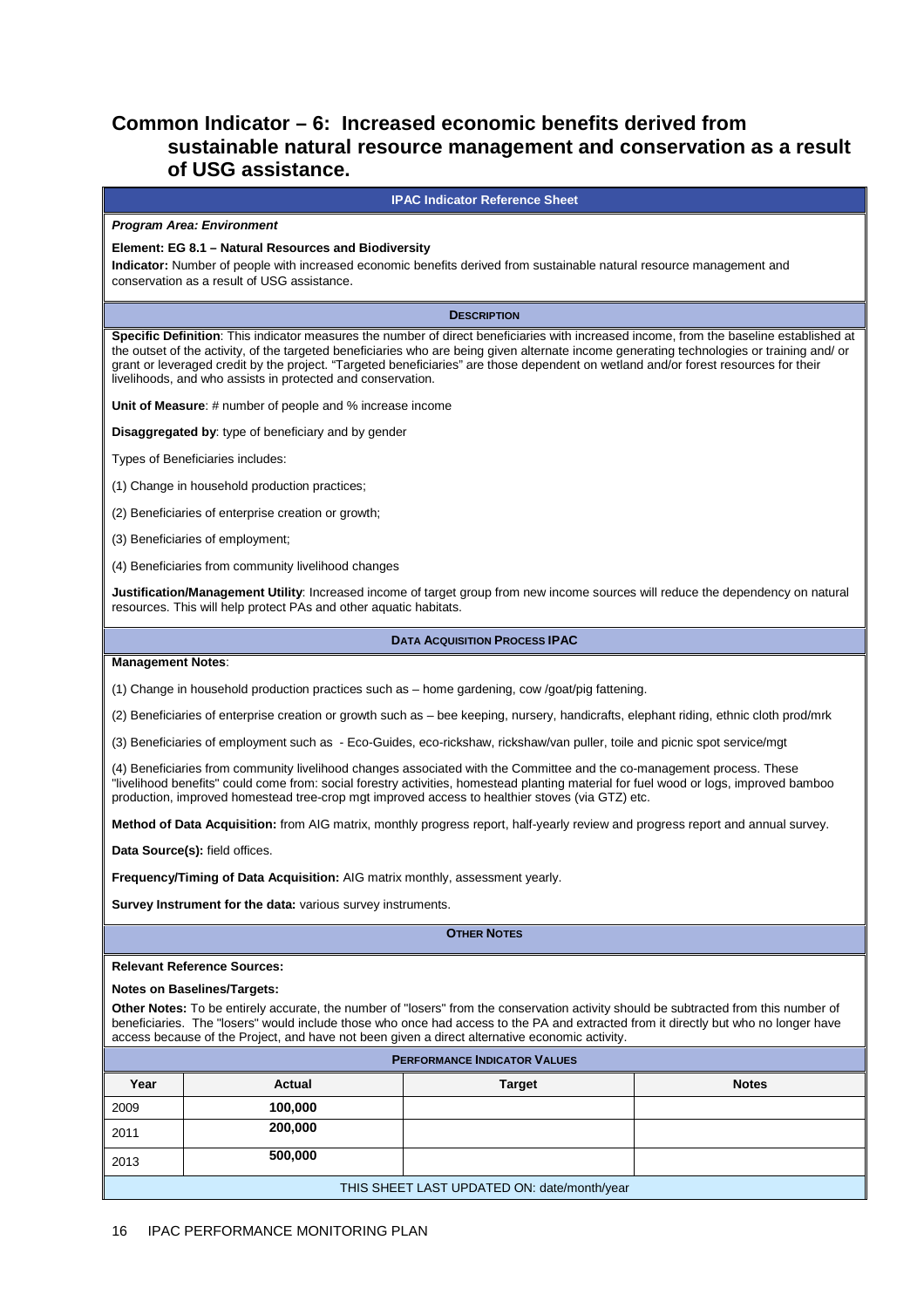**IPAC Indicator Reference Sheet** 

#### **Program Area: Environment**

#### **Element: EG 8.1 – Natural Resources and Biodiversity**

**Indicator:** Number of people with increased economic benefits derived from sustainable natural resource management and conservation as a result of USG assistance.

ADDITIONAL RELAVANT DATA (shown below)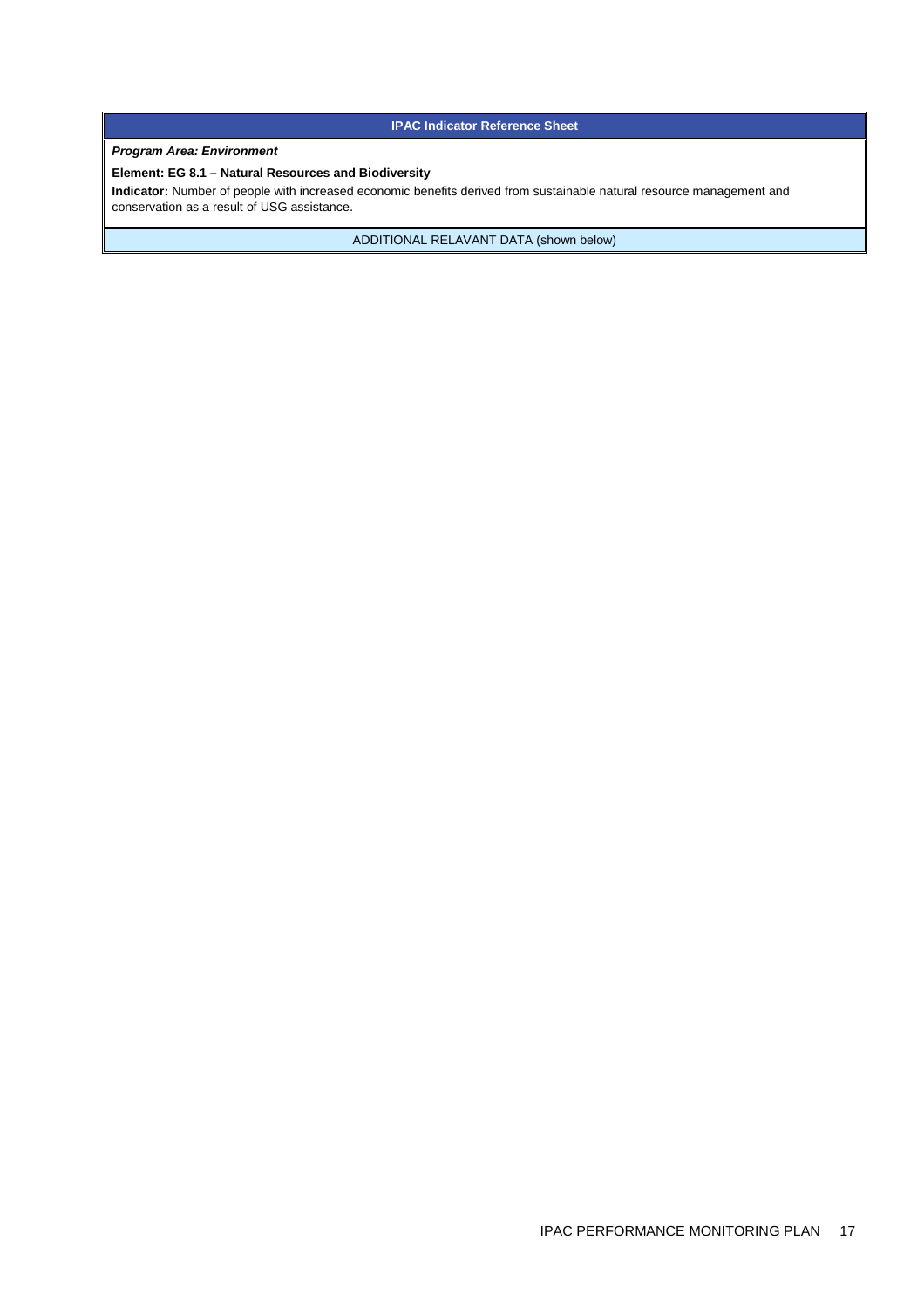## **Common Indicator- 7: People receiving USG supported training in natural resources management and/or biodiversity conservation**

#### **IPAC Indicator Reference Sheet**

#### **Program Area: Environment**

#### **Element: EG 8.1 – Natural Resources and Biodiversity**

**Indicator:** Number of people receiving USG supported training in natural resources management and/or biodiversity conservation

**DESCRIPTION**

#### **Specific Definition:**

Training tailored to key stakeholders

Training will include short-term, medium term (certificate and diploma), interactive applied research, regional cross-visits and US-based training

#### **Unit of Measure:**

**Disaggregated by:** Gender; and type of training

#### **Justification/Management Utility:**

**DATA ACQUISITION PROCESS OF IPAC** 

#### **Management Notes:**

- Certificate Programs in applied conservation biology, carbon financing and related topics –offered through public/private university partnerships
- Diploma-level programs in protected area management: forestry and wetlands co-management in place years three thru five
- Courses for GOB officials in protected areas management with the Fisheries and Forest Academies
- Courses conducted by visiting scholars and experts
- Short courses in proposal writing for NGOs
- Sub-regional cross-visits and study tours to observe co-management
- Presentations at international fora
- Short courses in the US for senior officials and professionals to enrich skills and knowledge

**Method of Data Acquisition by Project Monitoring Unit:** performance monitoring data collected on number of persons trained, and training topics – on a quarterly basis using training evaluations and completion reports. Performance monitoring team, cluster performance monitoring specialists, field implementing partners, and collaborating CMCs/RMOs will collect information and data. **Data Source(s):** Project training plan, training evaluations and completion reports, with information on number and gender of persons trained

**Frequency/Timing of Data Acquisition:** Quarterly

**Survey Instrument for the data:** Review of training evaluations and completion reports; interviews with training participants

**OTHER NOTES**

**Relevant Reference Sources:** MACH and NSP training plans and reports; GOB agency training plans and requirements

**Notes on Baselines/Targets:**

| <b>PERFORMANCE INDICATOR VALUES</b>         |               |        |              |  |
|---------------------------------------------|---------------|--------|--------------|--|
| Year                                        | <b>Target</b> | Actual | <b>Notes</b> |  |
| 2009                                        | 5000          |        |              |  |
| 2011                                        | 15,000        |        |              |  |
| 2013                                        | 20,000        |        |              |  |
| THIS SHEET LAST UPDATED ON: date/month/year |               |        |              |  |
| ADDITIONAL RELAVANT DATA (shown below)      |               |        |              |  |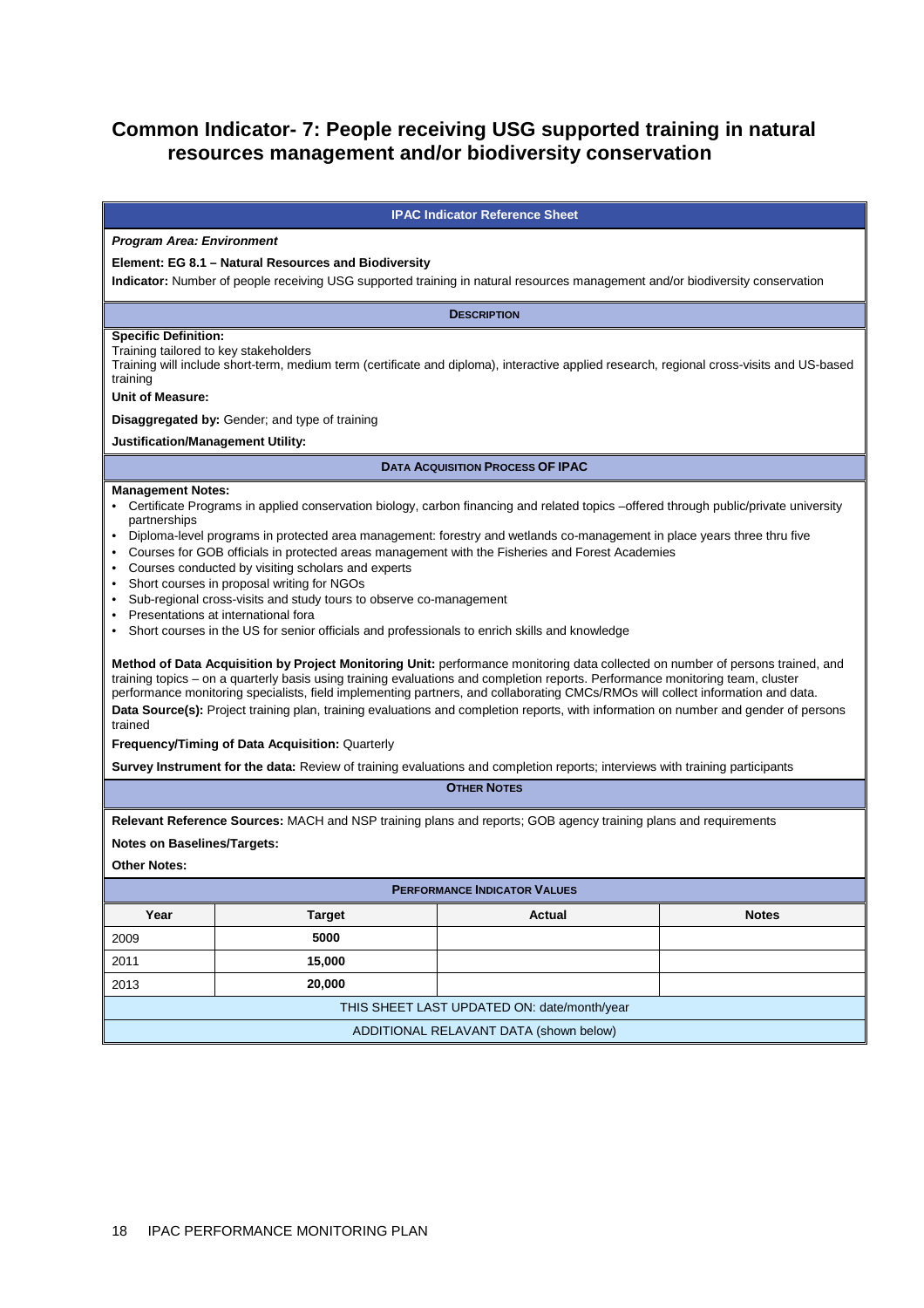## **Common Indicator- 8: Increased adaptive capacity to cope with impacts of climate variability and change as a result of USG assistance**

#### **IPAC Indicator Reference Sheet**

#### **Program Area: Environment**

#### **Element: EG 8.1 – Natural Resources and Biodiversity**

**Indicator:** Number of people with increased adaptive capacity to cope with impacts of climate variability and change as a result of USG assistance.

#### **DESCRIPTION**

**Specific Definition**: There are few, simple, off-the-shelf indicators for measuring "adaptive capacity". Smit et al (2001) identified six determinants of adaptive capacity in the context of climate change as a contribution to the third assessment report for the Intergovernmental Panel on Climate Change. These determinants are – economic resources (greater economic resources increase adaptive capacity), technology (lack of technology limits range of potential adaptation options), information and skills (lack of informed, skilled and trained personnel reduces adaptive capacity), infrastructure (greater variety of infrastructure can enhance adaptive capacity as well as characteristics and location of the infrastructure), institutions (well developed social institutions help to reduce impacts of climate related risks) and equity (equitable distribution of resources increases adaptive capacity as well as availability and entitlement to resources is also important). These determinants can be used as framework to develop a composite indicator to reflect changes in adaptive capacity at the local level. For example:

#### **Economic Resources:**

- (1) Ratio to income to expenses the higher the better
- (2) Off-farm earnings (AIG income) as a percent of total family income the higher the better

#### **Technology:**

- (3) Ratio of farms using climate resilient / adaptive farming technology to traditional technology the higher the better
- (4) Number of climate change adoption strategy developed (by the farmers) and implemented the higher the better
- (5) Number of farms practicing alternative cropping systems
- (6) Number of people have alternative income generating activities.

#### **Information and skills:**

- (7) Number of communities implemented vulnerability assessment higher the better
- (8) Number of people trained in climate change adoption technology higher the better
- (9) Number of people informed about the impact of climate change higher the better

#### **Infrastructure**:

- (10) Hectare of area under sustainable soil management practices higher the better
- (11) Hectare of watershed brought under forest cover to reduce soil erosion higher the better
- (12) Hectare of riparian area / beels excavated and networked higher the better
- (13) Hectare of land under shelter belt afforestation / reforestation higher the better
- (14) Ratio of people with safe drinking water available in the home or with reasonable access higher the better

#### **Institutions:**

.

- (15) Indicators of transparency and accountability
- (16) Indicators of democratic, representative governance
- (17) Indicators of financial sustainability
- (18) Percentage of poor, women and vulnerable groups represented and participating

**Unit of Measure**: composite index, TBD

**Disaggregated by**: Key categories included in composite index and by gender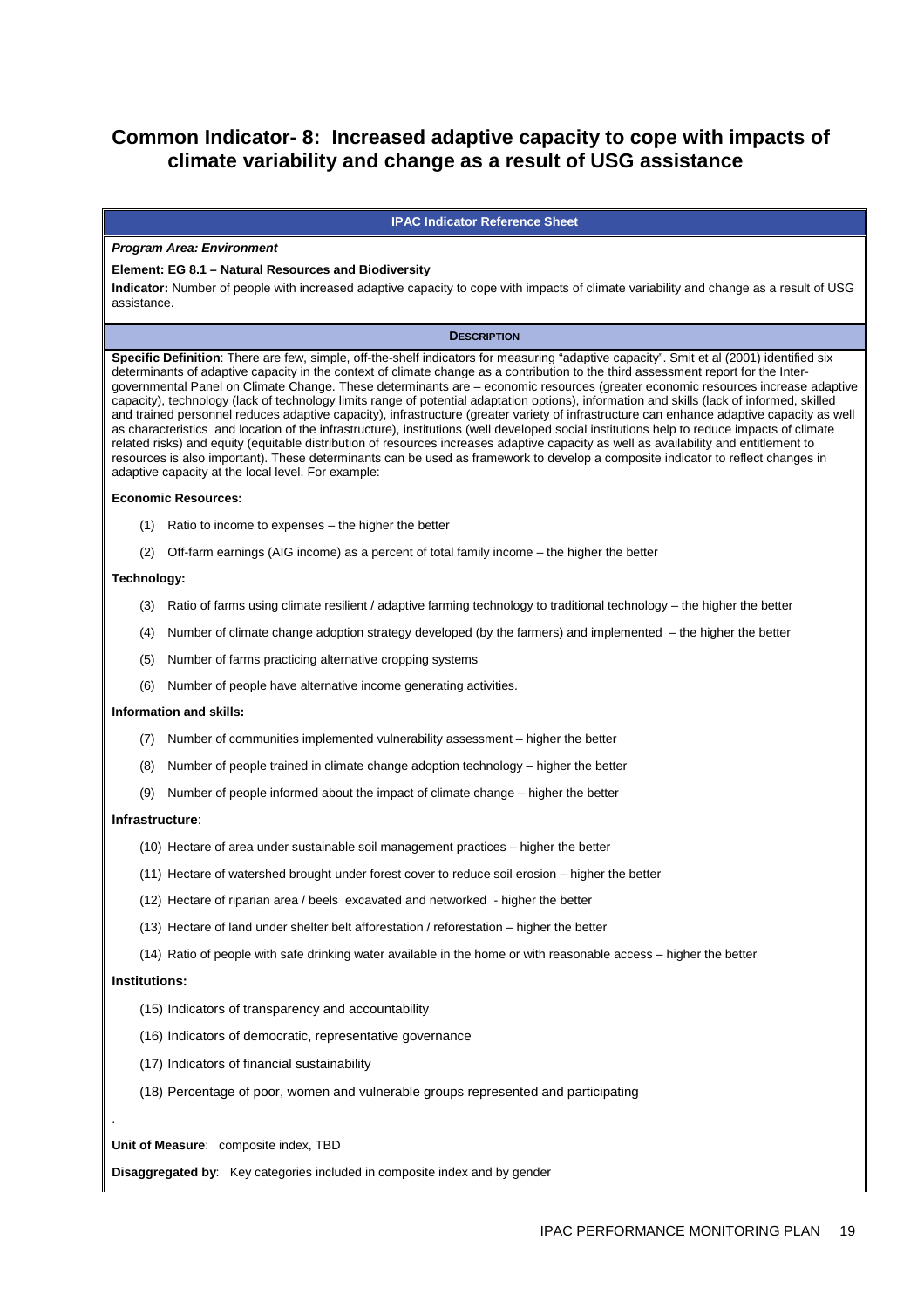| <b>IPAC Indicator Reference Sheet</b>                                                                                                                                                                                                                                                                                                                                       |  |  |  |
|-----------------------------------------------------------------------------------------------------------------------------------------------------------------------------------------------------------------------------------------------------------------------------------------------------------------------------------------------------------------------------|--|--|--|
| <b>Program Area: Environment</b>                                                                                                                                                                                                                                                                                                                                            |  |  |  |
| Element: EG 8.1 - Natural Resources and Biodiversity                                                                                                                                                                                                                                                                                                                        |  |  |  |
| Indicator: Number of people with increased adaptive capacity to cope with impacts of climate variability and change as a result of USG<br>assistance.                                                                                                                                                                                                                       |  |  |  |
| Justification/Management Utility: As IPAC works to strengthen CBOs and to protect and manage PA, safequard ecosystem services,<br>promote improved NRM, develop AIG, reduce poverty and develop human capital at the local level, the cumulative impact will be a<br>reduction in vulnerability to Climate change and an increase in adaptive capacity of local communities |  |  |  |
| <b>DATA ACQUISITION PROCESS IPAC</b>                                                                                                                                                                                                                                                                                                                                        |  |  |  |
| <b>Management Notes:</b>                                                                                                                                                                                                                                                                                                                                                    |  |  |  |
|                                                                                                                                                                                                                                                                                                                                                                             |  |  |  |
| Method of Data Acquisition: from AIG matrix, monthly progress report, half-yearly review and progress report and annual survey                                                                                                                                                                                                                                              |  |  |  |
| Data Source(s): field offices.                                                                                                                                                                                                                                                                                                                                              |  |  |  |
| Frequency/Timing of Data Acquisition: AIG matrix monthly, assessment yearly.                                                                                                                                                                                                                                                                                                |  |  |  |
| Survey Instrument for the data: various survey instruments.                                                                                                                                                                                                                                                                                                                 |  |  |  |
|                                                                                                                                                                                                                                                                                                                                                                             |  |  |  |
| <b>OTHER NOTES</b>                                                                                                                                                                                                                                                                                                                                                          |  |  |  |
| <b>Relevant Reference Sources:</b>                                                                                                                                                                                                                                                                                                                                          |  |  |  |
| <b>Notes on Baselines/Targets:</b>                                                                                                                                                                                                                                                                                                                                          |  |  |  |
| <b>Other Notes:</b>                                                                                                                                                                                                                                                                                                                                                         |  |  |  |
| <b>PERFORMANCE INDICATOR VALUES</b>                                                                                                                                                                                                                                                                                                                                         |  |  |  |
| Year<br><b>Actual</b><br><b>Notes</b><br><b>Target</b>                                                                                                                                                                                                                                                                                                                      |  |  |  |
| 2009<br>50,000                                                                                                                                                                                                                                                                                                                                                              |  |  |  |
| 100,000<br>2011                                                                                                                                                                                                                                                                                                                                                             |  |  |  |
| 200,000<br>2013                                                                                                                                                                                                                                                                                                                                                             |  |  |  |
| THIS SHEET LAST UPDATED ON: date/month/year                                                                                                                                                                                                                                                                                                                                 |  |  |  |
| ADDITIONAL RELAVANT DATA (shown below)                                                                                                                                                                                                                                                                                                                                      |  |  |  |

Smit, B., Pilifosova, O., Burton I., Challenger B., Huq S., Klein R.J.T. and Yohe, G. (2001): Adaptation to climate change in the context of sustainable development and equity; in Climate Change 2001: Impacts, Adaptation and Vulnerability, (ed.) J.J. McCarthy, O.F. Canziani, N.A. Contribution of Working Group III to the 3rd Assessment Report of the Intergovernmental Panel on Climate Change.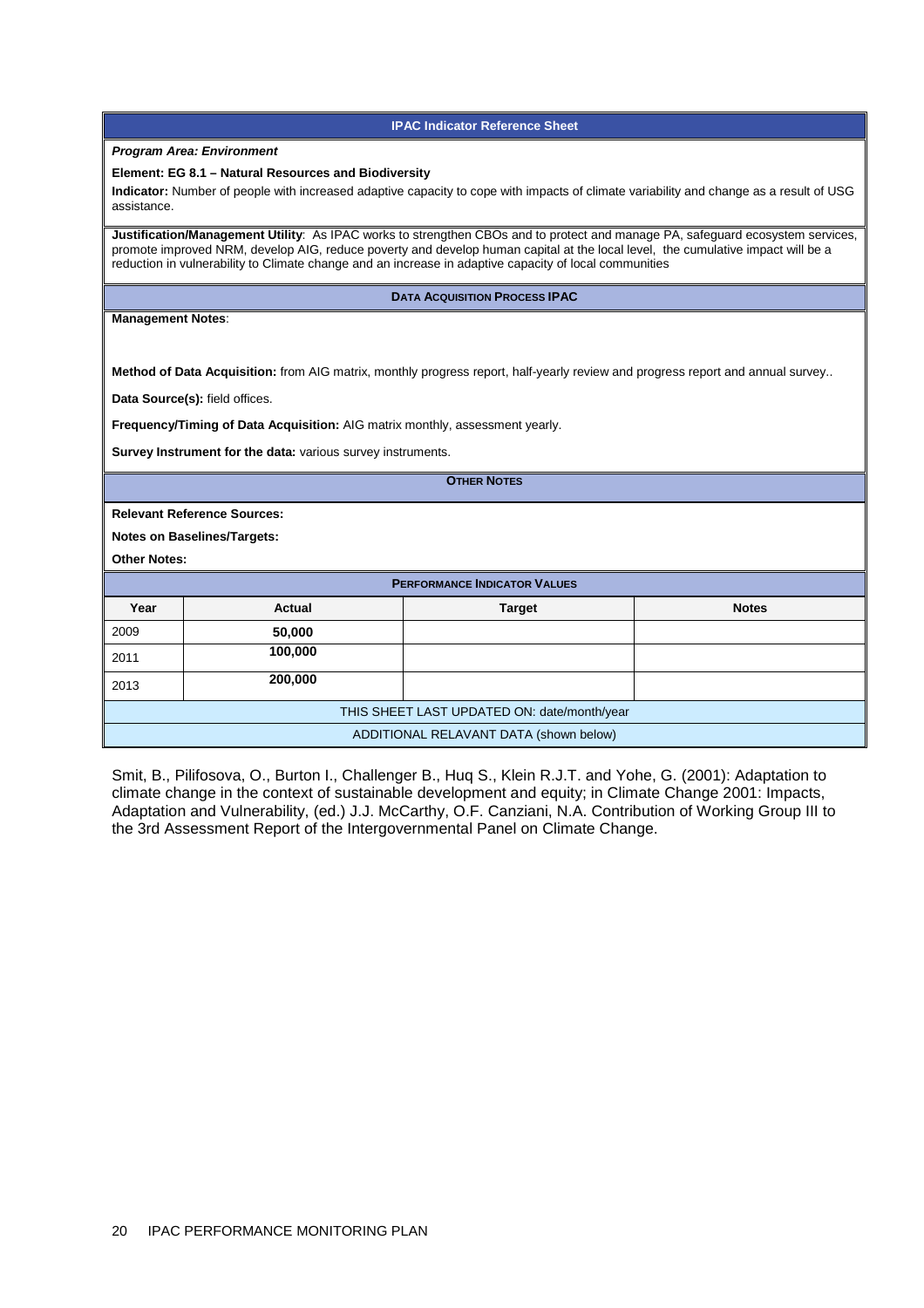## **Common Indicator – 9: Greenhouse gas emissions, measured in metric tons CO2 equivalent, reduced or sequestered as a result of USG assistance**

#### **IPAC Indicator Reference Sheet**

#### **Program Area: Environment**

#### **Element: EG 8.1 – Natural Resources and Biodiversity**

**Custom Indicator:** Quantity of greenhouse gas emissions, measured in metric tons CO<sub>2</sub> equivalent, reduced or sequestered as a result of USG assistance

**DESCRIPTION**

**Specific Definition:** This indicator reflects the amount of carbon sequestered by afforestation and reforestation in forests and wetlands (coastal and inland) and from agro production systems in the surrounding landscape areas of the five project clusters

**Unit of Measure:** Million metric tons of carbon

#### **Disaggregated by:** Forest, wetland, and agro production areas

**Justification/Management Utility:** The indicator will measure the project's contribution to avoidance and/or reduction of greenhouse gas emissions and climate change vulnerability reduction. Newly reforested and sustainably managed agricultural areas will serve as carbon sinks

#### **DATA ACQUISITION PROCESS OF IPAC**

#### **Management Notes:**

- Will require baseline of dry land and wetland perennial vegetative cover; annual assessment of vegetative cover changes (+/-)
- Assess impacts in areas receiving direct and indirect project activities and assistance
- Include in project applied research agenda

**Method of Data Acquisition:** Digitized GIS vegetative cover maps; updated annually; project performance monitoring information on number of hectares of improved NRM

**Data Source(s):** National Adaptation Program of Action for Climate Change: project monitoring information

**Frequency/Timing of Data Acquisition:** Annually

**Survey Instrument for the data:** satellite imagery; aerial photography; reforestation and NRM program monitoring data

**OTHER NOTES**

**Relevant Reference Sources:** National Adaptation Program of Action for Climate Change

#### **Notes on Baselines/Targets:**

**Other Notes:** will also include stove & biogas savings along with forest/wetlands sequestration. Should include the Scout program on stoves.

| <b>PERFORMANCE INDICATOR VALUES</b>         |               |        |              |  |
|---------------------------------------------|---------------|--------|--------------|--|
| Year                                        | <b>Target</b> | Actual | <b>Notes</b> |  |
| 2009                                        | 4.29          |        |              |  |
| 2011                                        | 6.85          |        |              |  |
| 2013                                        | 8.26          |        |              |  |
| THIS SHEET LAST UPDATED ON: date/month/year |               |        |              |  |
| ADDITIONAL RELAVANT DATA (shown below)      |               |        |              |  |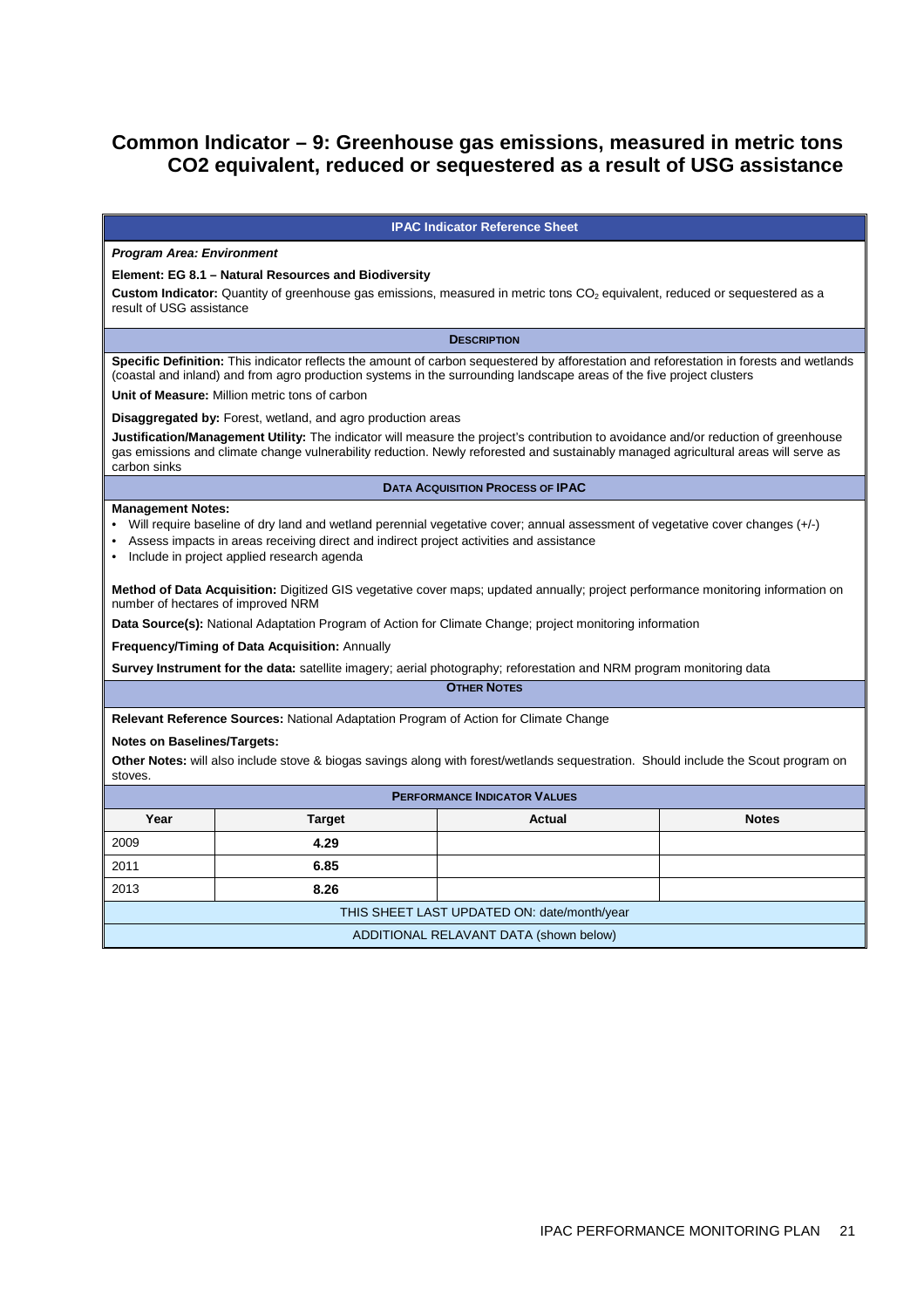## **Common Indicator – 10: People in target areas with access to improved drinking water supply as a result of USG assistance**

#### **IPAC Indicator Reference Sheet**

#### **Program Area: Environment**

## **Element: E.G. 3.1.8 - Water Supply and Sanitation Element**

**Custom Indicator:** Number of people in target areas with access to improved drinking water supply as a result of USG assistance

**DESCRIPTION**

**Specific Definition:** Improved of drinking water supply include household water connections, public standpipes, boreholes, protected dug wells, protected springs, and rainwater collection. Examples of unimproved drinking water sources include unprotected wells; unprotected spring, rivers or ponds; vendor-provided water or tanker truck water. This will include improved drinking water supplies as a result of direct investment by IPAC, as well as the results of training and communication activities and leveraged project support by other organizations in the areas targeted by IPAC.

**Unit of Measure:** # of people

#### **Disaggregated by:** none

**Justification/Management Utility:** One of the experiences of NSP is that lack of access to safe drinking water in areas like Teknaf Game Reserve, Rema-Kalenga Wildlife Sanctuary, Lawachara & Satchari National Park. The proposed areas under IPAC like Sundarbans, Chittagong Hill Tracts, entire Cox's Bazar and wetlands also have limited sources of drinking water. Lack of convenient water supply access has severe gender implications, as the time-intensive pursuit of water collection often prevents women from taking up income-generating opportunities or girls from attending school especially in the hilly regions. Similarly, the impacts of water-related disease are often borne by female members of the family, since they are the primary caretakers of children and the ill.

#### **DATA ACQUISITION PROCESS OF IPAC**

**Management Notes:** Applications should include small-scale infrastructure activities that increase access to improved water supply services in target communities. This can include both surface water and groundwater-fed systems, as well as the full range of appropriate, affordable, and approved technologies and approaches for water supply infrastructure (e.g., boreholes, spring boxes, gravity-fed conveyance mechanisms, rainwater harvesting, etc.). Development of new infrastructure as well as rehabilitation of existing systems may be proposed.

**Method of Data Acquisition by Project Monitoring Unit:** performance monitoring data collected on number of households have access to safe drinking water, converted in number of people by average family size. Performance monitoring team, cluster performance monitoring specialists, field implementing partners, and collaborating CMCs/RMOs will collect information and data.

**Data Source(s):** field offices.

**Frequency/Timing of Data Acquisition:** quarterly and yearly

**Survey Instrument for the data:** sample survey.

**OTHER NOTES**

**Relevant Reference Sources:**

#### **Notes on Baselines/Targets:**

| <b>PERFORMANCE INDICATOR VALUES</b>         |               |               |              |  |
|---------------------------------------------|---------------|---------------|--------------|--|
| Year                                        | <b>Target</b> | <b>Actual</b> | <b>Notes</b> |  |
| 2009                                        | 10,000        |               |              |  |
| 2011                                        | 20,000        |               |              |  |
| 2013                                        | 30,000        |               |              |  |
| THIS SHEET LAST UPDATED ON: date/month/year |               |               |              |  |
| ADDITIONAL RELAVANT DATA (shown below)      |               |               |              |  |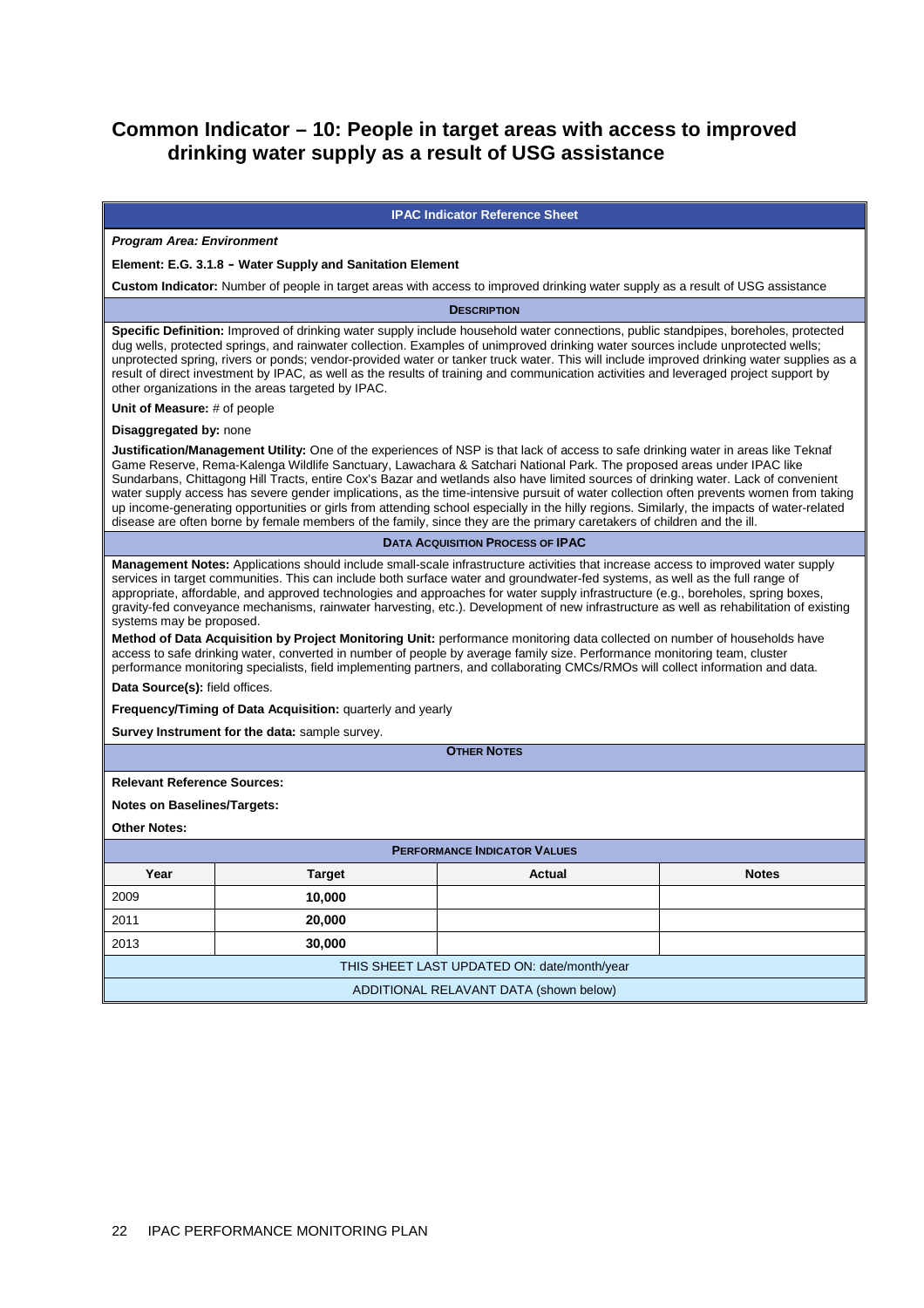## **Custom Indicator - 11: Number of individuals benefiting from improved stove and biogas plants.**

## **IPAC Indicator Reference Sheet Program Area: Environment Element: E.G. 8.2 – Clean Human Environment Custom Indicator:** Number of individuals benefiting from improved stove and biogas plants. **DESCRIPTION Specific Definition:** Institutions may range from educational or governmental, or even brickfields. **Unit of Measure:** # of individuals **Disaggregated by:** n/a **Justification/Management Utility:** One of the causes of deforestation and degradation of PA is unsustainable harvesting of fuel wood, especially for commercial sales to urban centers and brickfields. Dissemination of fuel efficient wood stoves for cooking or biodgas technologies is can reduce deforestation and carbon dioxide emissions. In addition to planting trees, and to increased patrolling and reduction of commercial extraction of fuelwood for brickfields and urban centers, IPAC will promote the expanded use of improved wood stoves and biogas plants. These technologies have been effective in: reducing local demand for fuelwood, reducing the felling of trees and carbon emissions from deforestation, reducing expenditures for fuelwood, and contribute to improved hygiene and health and generate useful by-products (composted waste). **DATA ACQUISITION PROCESS OF IPAC Management Notes: Method of Data Acquisition by Project Monitoring Unit:** performance monitoring data collected on number of intuitions have installed fuel efficient technology. Performance monitoring team, cluster performance monitoring specialists, field implementing partners, and collaborating CMCs/RMOs will collect information and data. **Data Source(s):** field offices. **Frequency/Timing of Data Acquisition:** quarterly and yearly **Survey Instrument for the data: OTHER NOTES Relevant Reference Sources: Notes on Baselines/Targets: Other Notes: PERFORMANCE INDICATOR VALUES Year Target Actual Notes**  2009 1000 2011 5000 2013 8000 THIS SHEET LAST UPDATED ON: date/month/year ADDITIONAL RELAVANT DATA (shown below)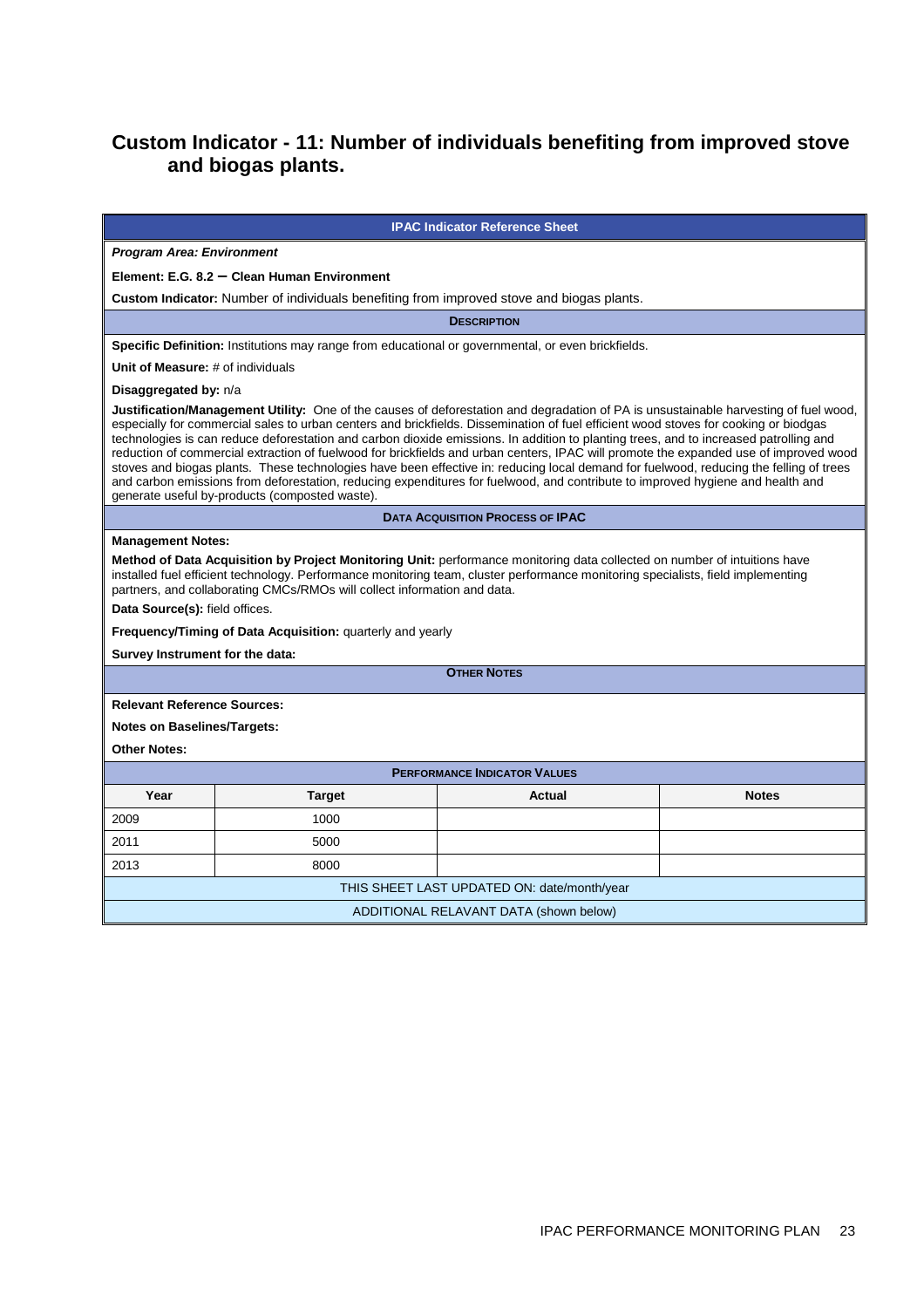## **Custom Indicator – 12: Market and non-market revenue generated from pilot Protected Areas**

| <b>IPAC Indicator Reference Sheet</b>                                                                                                                                                                                                                                                                                                                                          |                                                                                       |                                         |              |  |  |
|--------------------------------------------------------------------------------------------------------------------------------------------------------------------------------------------------------------------------------------------------------------------------------------------------------------------------------------------------------------------------------|---------------------------------------------------------------------------------------|-----------------------------------------|--------------|--|--|
|                                                                                                                                                                                                                                                                                                                                                                                | <b>Program Area: Environment</b>                                                      |                                         |              |  |  |
| Element: E.G. $8.2 -$                                                                                                                                                                                                                                                                                                                                                          |                                                                                       |                                         |              |  |  |
|                                                                                                                                                                                                                                                                                                                                                                                | Custom Indicator: Market and non-market revenue generated from pilot Protected Areas. |                                         |              |  |  |
|                                                                                                                                                                                                                                                                                                                                                                                |                                                                                       | <b>DESCRIPTION</b>                      |              |  |  |
| Specific Definition: This indicator includes the market value of outputs produced by the beneficiaries listed in the previous<br>indicator. It also includes the non-market values that are generated from conservation of the core zones of forest and wetland<br>areas.                                                                                                      |                                                                                       |                                         |              |  |  |
| Unit of Measure: # USD per year                                                                                                                                                                                                                                                                                                                                                |                                                                                       |                                         |              |  |  |
| Disaggregated by: Marketed revenues generated from AIG support, enterprise generation, employment, entry fee, community<br>benefits; non-marketed revenue includes improved health due to improved stoves, carbon sink value.<br>Justification/Management Utility: This is the comprehensive indicator that would show the major economic benefits of the<br>investment.       |                                                                                       |                                         |              |  |  |
|                                                                                                                                                                                                                                                                                                                                                                                |                                                                                       | <b>DATA ACQUISITION PROCESS OF IPAC</b> |              |  |  |
| <b>Management Notes:</b>                                                                                                                                                                                                                                                                                                                                                       |                                                                                       |                                         |              |  |  |
| Method of Data Acquisition by Project Monitoring Unit: performance monitoring data collected by from AIG matrix, monthly<br>progress report, half-yearly review and progress report and sample survey. Performance monitoring team, cluster performance<br>monitoring specialists, field implementing partners, and collaborating CMCs/RMOs will collect information and data. |                                                                                       |                                         |              |  |  |
| Data Source(s): field offices.                                                                                                                                                                                                                                                                                                                                                 |                                                                                       |                                         |              |  |  |
| Frequency/Timing of Data Acquisition: quarterly and yearly                                                                                                                                                                                                                                                                                                                     |                                                                                       |                                         |              |  |  |
| Survey Instrument for the data: various<br><b>OTHER NOTES</b>                                                                                                                                                                                                                                                                                                                  |                                                                                       |                                         |              |  |  |
|                                                                                                                                                                                                                                                                                                                                                                                |                                                                                       |                                         |              |  |  |
| <b>Relevant Reference Sources:</b>                                                                                                                                                                                                                                                                                                                                             |                                                                                       |                                         |              |  |  |
| <b>Notes on Baselines/Targets:</b>                                                                                                                                                                                                                                                                                                                                             |                                                                                       |                                         |              |  |  |
| <b>Other Notes:</b>                                                                                                                                                                                                                                                                                                                                                            |                                                                                       |                                         |              |  |  |
| <b>PERFORMANCE INDICATOR VALUES</b>                                                                                                                                                                                                                                                                                                                                            |                                                                                       |                                         |              |  |  |
| Year                                                                                                                                                                                                                                                                                                                                                                           | <b>Target</b>                                                                         | Actual                                  | <b>Notes</b> |  |  |
| 2009                                                                                                                                                                                                                                                                                                                                                                           | \$250,000                                                                             |                                         |              |  |  |
| 2011                                                                                                                                                                                                                                                                                                                                                                           | \$1,000,000                                                                           |                                         |              |  |  |
| 2013                                                                                                                                                                                                                                                                                                                                                                           | \$2,000,000                                                                           |                                         |              |  |  |
| THIS SHEET LAST UPDATED ON: date/month/year                                                                                                                                                                                                                                                                                                                                    |                                                                                       |                                         |              |  |  |
| ADDITIONAL RELAVANT DATA (shown below)                                                                                                                                                                                                                                                                                                                                         |                                                                                       |                                         |              |  |  |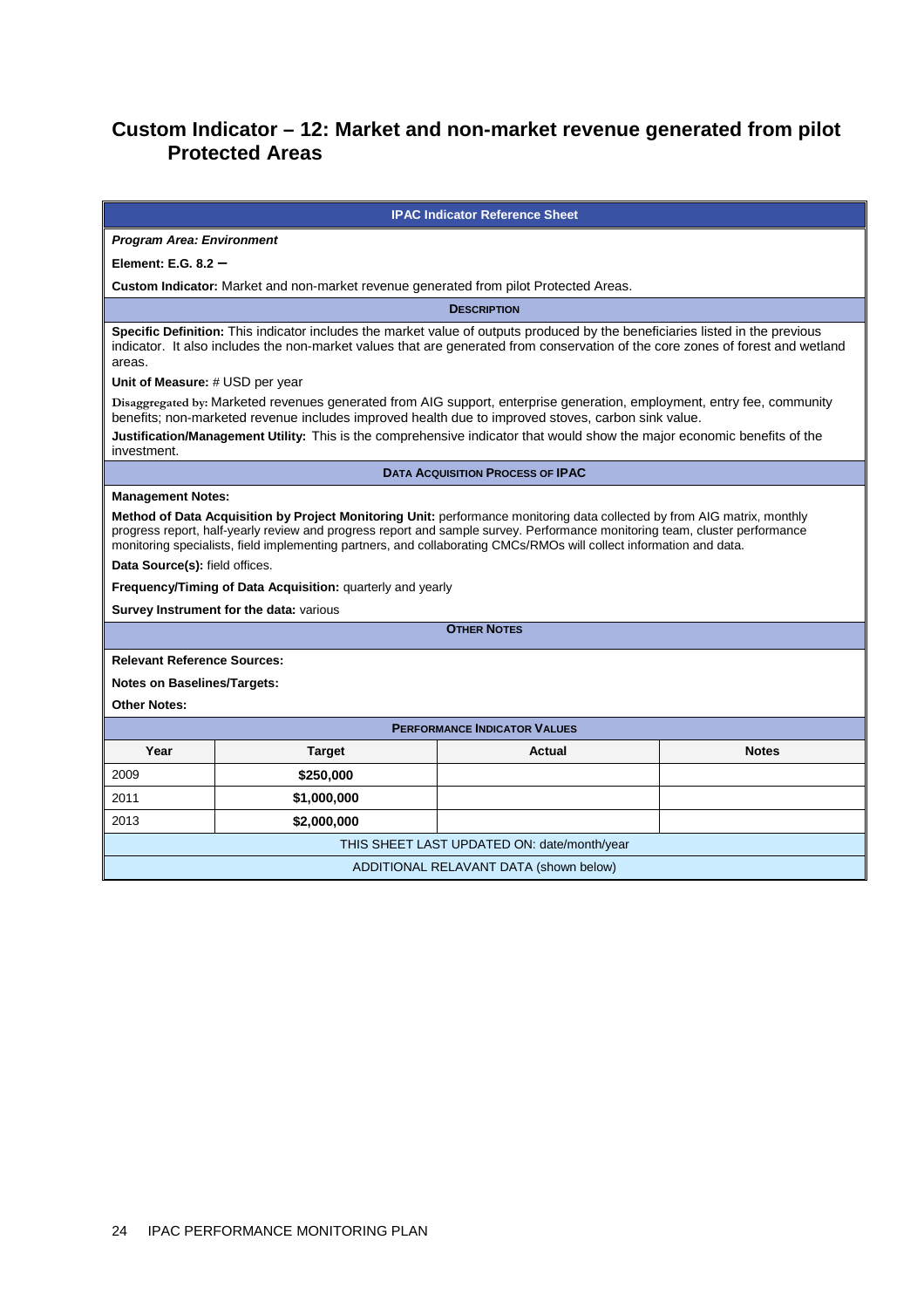## **Custom Indicator – 13: Increase in density of indicator bird species in wetlands and forested landscapes**

| <b>IPAC Indicator Reference Sheet</b>                                                                                                                                                                                                                                                                                                                                                                                                                                                                                                                                                                                                |                                                                                                     |                                         |              |  |
|--------------------------------------------------------------------------------------------------------------------------------------------------------------------------------------------------------------------------------------------------------------------------------------------------------------------------------------------------------------------------------------------------------------------------------------------------------------------------------------------------------------------------------------------------------------------------------------------------------------------------------------|-----------------------------------------------------------------------------------------------------|-----------------------------------------|--------------|--|
| <b>Program Area: Environment</b>                                                                                                                                                                                                                                                                                                                                                                                                                                                                                                                                                                                                     |                                                                                                     |                                         |              |  |
| Element: E.G. $8.2 -$                                                                                                                                                                                                                                                                                                                                                                                                                                                                                                                                                                                                                |                                                                                                     |                                         |              |  |
|                                                                                                                                                                                                                                                                                                                                                                                                                                                                                                                                                                                                                                      | Custom Indicator: Increase in density of indicator bird species in wetlands and forested landscapes |                                         |              |  |
|                                                                                                                                                                                                                                                                                                                                                                                                                                                                                                                                                                                                                                      |                                                                                                     | <b>DESCRIPTION</b>                      |              |  |
| Specific Definition: Eight indicator bird species have been selected as indicators of biological diversity and forest health in<br>Nishorgo five pilot PAs. These eight species come from different strate of the forest. Some of these birds showed response to<br>change in the habitat, some did not. These bird species will be revised and more will be selected to track change in the health<br>of the wetlands.                                                                                                                                                                                                              |                                                                                                     |                                         |              |  |
|                                                                                                                                                                                                                                                                                                                                                                                                                                                                                                                                                                                                                                      | Unit of Measure: # indicator birds per square kilo-meter                                            |                                         |              |  |
|                                                                                                                                                                                                                                                                                                                                                                                                                                                                                                                                                                                                                                      | Disaggregated by: Forested bird and Wetland birds                                                   |                                         |              |  |
| Justification/Management Utility: This indicator is to be measured year by year. It provides a useful and easily comprehensible<br>measure of forest and wetland habitat change, useful both to policy makers and to the local inhabitants, for building awareness,<br>constituency. This indicator serves as proxy indicator of biodiversity.                                                                                                                                                                                                                                                                                       |                                                                                                     |                                         |              |  |
|                                                                                                                                                                                                                                                                                                                                                                                                                                                                                                                                                                                                                                      |                                                                                                     | <b>DATA ACQUISITION PROCESS OF IPAC</b> |              |  |
| <b>Management Notes:</b><br>Method of Data Acquisition by Project Monitoring Unit:. Annual bird surveys following pre-established transects in each of the PAs<br>and wetlands Local Eco Guides or other local residents and co-management participants take part in the survey process. Performance<br>monitoring team, cluster performance monitoring specialists, field implementing partners, and collaborating CMCs/RMOs will collect<br>information and data.<br>Data Source(s): field offices.<br>Frequency/Timing of Data Acquisition: yearly<br>Survey Instrument for the data: line transect survey.<br><b>OTHER NOTES</b> |                                                                                                     |                                         |              |  |
|                                                                                                                                                                                                                                                                                                                                                                                                                                                                                                                                                                                                                                      |                                                                                                     |                                         |              |  |
| <b>Relevant Reference Sources:</b><br>Notes on Baselines/Targets: Baseline value will be set within the first year for all direct PA and wetlands. Increase in the density will<br>indicate ecosystem health.<br><b>Other Notes:</b>                                                                                                                                                                                                                                                                                                                                                                                                 |                                                                                                     |                                         |              |  |
| <b>PERFORMANCE INDICATOR VALUES</b>                                                                                                                                                                                                                                                                                                                                                                                                                                                                                                                                                                                                  |                                                                                                     |                                         |              |  |
| Year                                                                                                                                                                                                                                                                                                                                                                                                                                                                                                                                                                                                                                 | <b>Target</b>                                                                                       | Actual                                  | <b>Notes</b> |  |
| 2009                                                                                                                                                                                                                                                                                                                                                                                                                                                                                                                                                                                                                                 | <b>TBD</b>                                                                                          |                                         |              |  |
| 2011                                                                                                                                                                                                                                                                                                                                                                                                                                                                                                                                                                                                                                 | <b>TBD</b>                                                                                          |                                         |              |  |
| 2013                                                                                                                                                                                                                                                                                                                                                                                                                                                                                                                                                                                                                                 | TBD                                                                                                 |                                         |              |  |
| THIS SHEET LAST UPDATED ON: date/month/year                                                                                                                                                                                                                                                                                                                                                                                                                                                                                                                                                                                          |                                                                                                     |                                         |              |  |
| ADDITIONAL RELAVANT DATA (shown below)                                                                                                                                                                                                                                                                                                                                                                                                                                                                                                                                                                                               |                                                                                                     |                                         |              |  |
|                                                                                                                                                                                                                                                                                                                                                                                                                                                                                                                                                                                                                                      |                                                                                                     |                                         |              |  |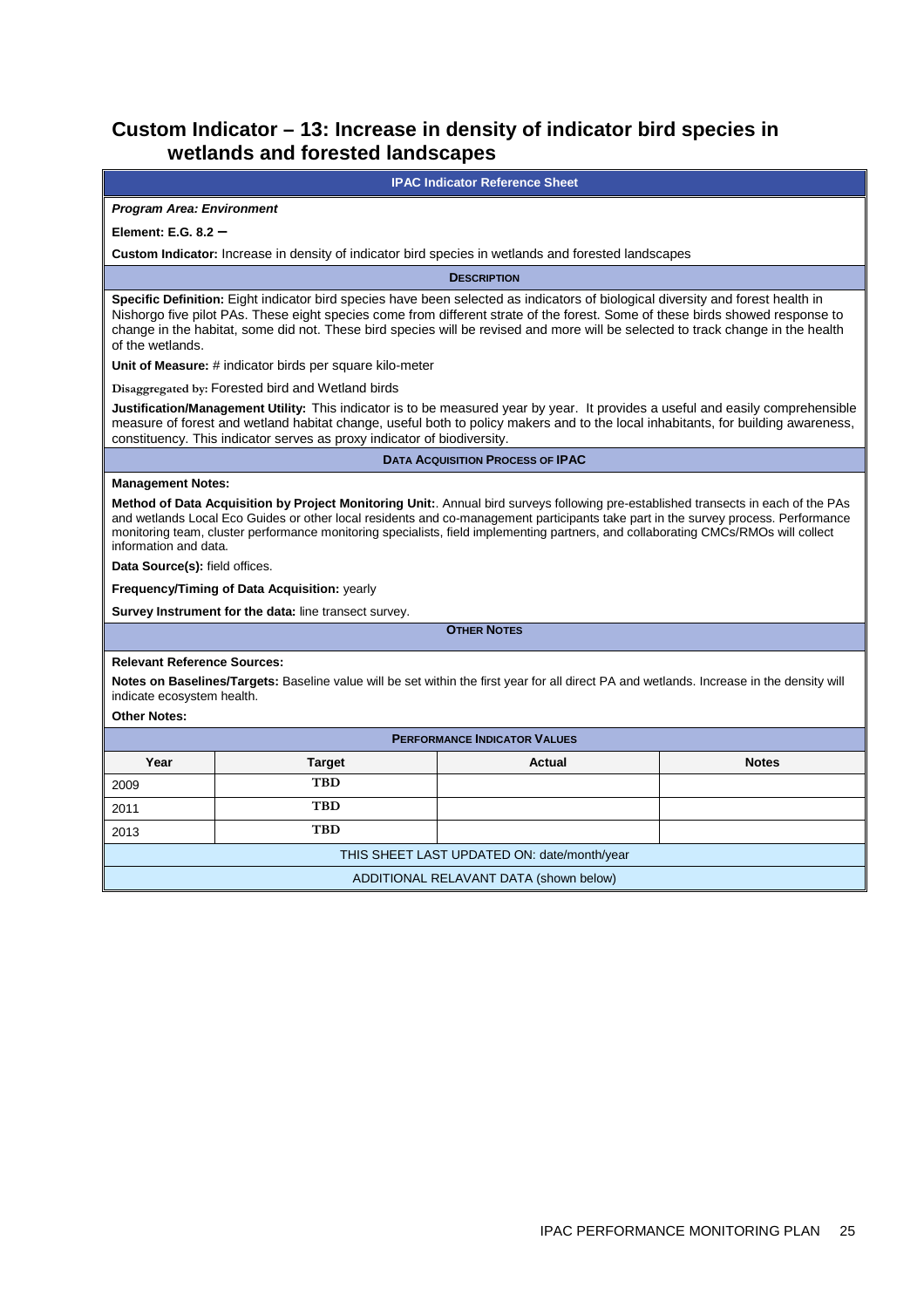# **Custom Indicator - 14: Amount of leveraged financing for conservation**

| <b>IPAC Indicator Reference Sheet</b>                                                                                                                                                                                                                                                                                                                                                                                           |                                                                           |                    |              |
|---------------------------------------------------------------------------------------------------------------------------------------------------------------------------------------------------------------------------------------------------------------------------------------------------------------------------------------------------------------------------------------------------------------------------------|---------------------------------------------------------------------------|--------------------|--------------|
| <b>Program Area: Environment</b>                                                                                                                                                                                                                                                                                                                                                                                                |                                                                           |                    |              |
| Element: E.G. 8.2 -                                                                                                                                                                                                                                                                                                                                                                                                             |                                                                           |                    |              |
|                                                                                                                                                                                                                                                                                                                                                                                                                                 | Custom Indicator: Amount of leveraged financing for conservation.         |                    |              |
|                                                                                                                                                                                                                                                                                                                                                                                                                                 |                                                                           | <b>DESCRIPTION</b> |              |
| Specific Definition: This indicator will measure the ability of the PA (forest and wetland) system to raise funds for protected<br>areas management. Funds raised would be used to support protected areas activities post project completion or for activities<br>outside the pilot areas to initiate co-management activities in other sites. This includes carbon projects, public-private<br>partnership and donor funding. |                                                                           |                    |              |
| Unit of Measure: # million USD                                                                                                                                                                                                                                                                                                                                                                                                  |                                                                           |                    |              |
| Disaggregated by: n/a                                                                                                                                                                                                                                                                                                                                                                                                           |                                                                           |                    |              |
| Justification/Management Utility: This indicator will measure yet another aspect of improved institutional capacity, that of civil<br>society capacity. The ability of the local governments, NGOs and other local organizations to effectively mobilize conservation<br>finance to support co-management of PAs and other NRM programs is a fundamental aspect of effective co-management.                                     |                                                                           |                    |              |
| <b>DATA ACQUISITION PROCESS OF IPAC</b>                                                                                                                                                                                                                                                                                                                                                                                         |                                                                           |                    |              |
| <b>Management Notes:</b>                                                                                                                                                                                                                                                                                                                                                                                                        |                                                                           |                    |              |
|                                                                                                                                                                                                                                                                                                                                                                                                                                 | Method of Data Acquisition by Project Monitoring Unit: Project documents. |                    |              |
| Data Source(s): Dhaka offices.                                                                                                                                                                                                                                                                                                                                                                                                  |                                                                           |                    |              |
|                                                                                                                                                                                                                                                                                                                                                                                                                                 | Frequency/Timing of Data Acquisition: yearly                              |                    |              |
| Survey Instrument for the data:                                                                                                                                                                                                                                                                                                                                                                                                 |                                                                           |                    |              |
|                                                                                                                                                                                                                                                                                                                                                                                                                                 |                                                                           | <b>OTHER NOTES</b> |              |
| <b>Relevant Reference Sources:</b>                                                                                                                                                                                                                                                                                                                                                                                              |                                                                           |                    |              |
| <b>Notes on Baselines/Targets:</b>                                                                                                                                                                                                                                                                                                                                                                                              |                                                                           |                    |              |
| <b>Other Notes:</b>                                                                                                                                                                                                                                                                                                                                                                                                             |                                                                           |                    |              |
| <b>PERFORMANCE INDICATOR VALUES</b>                                                                                                                                                                                                                                                                                                                                                                                             |                                                                           |                    |              |
| Year                                                                                                                                                                                                                                                                                                                                                                                                                            | <b>Target</b>                                                             | Actual             | <b>Notes</b> |
| 2009                                                                                                                                                                                                                                                                                                                                                                                                                            | \$200,000                                                                 |                    |              |
| 2011                                                                                                                                                                                                                                                                                                                                                                                                                            | \$5,000,000                                                               |                    |              |
| 2013                                                                                                                                                                                                                                                                                                                                                                                                                            | \$21,500,000                                                              |                    |              |
| THIS SHEET LAST UPDATED ON: date/month/year                                                                                                                                                                                                                                                                                                                                                                                     |                                                                           |                    |              |
| ADDITIONAL RELAVANT DATA (shown below)                                                                                                                                                                                                                                                                                                                                                                                          |                                                                           |                    |              |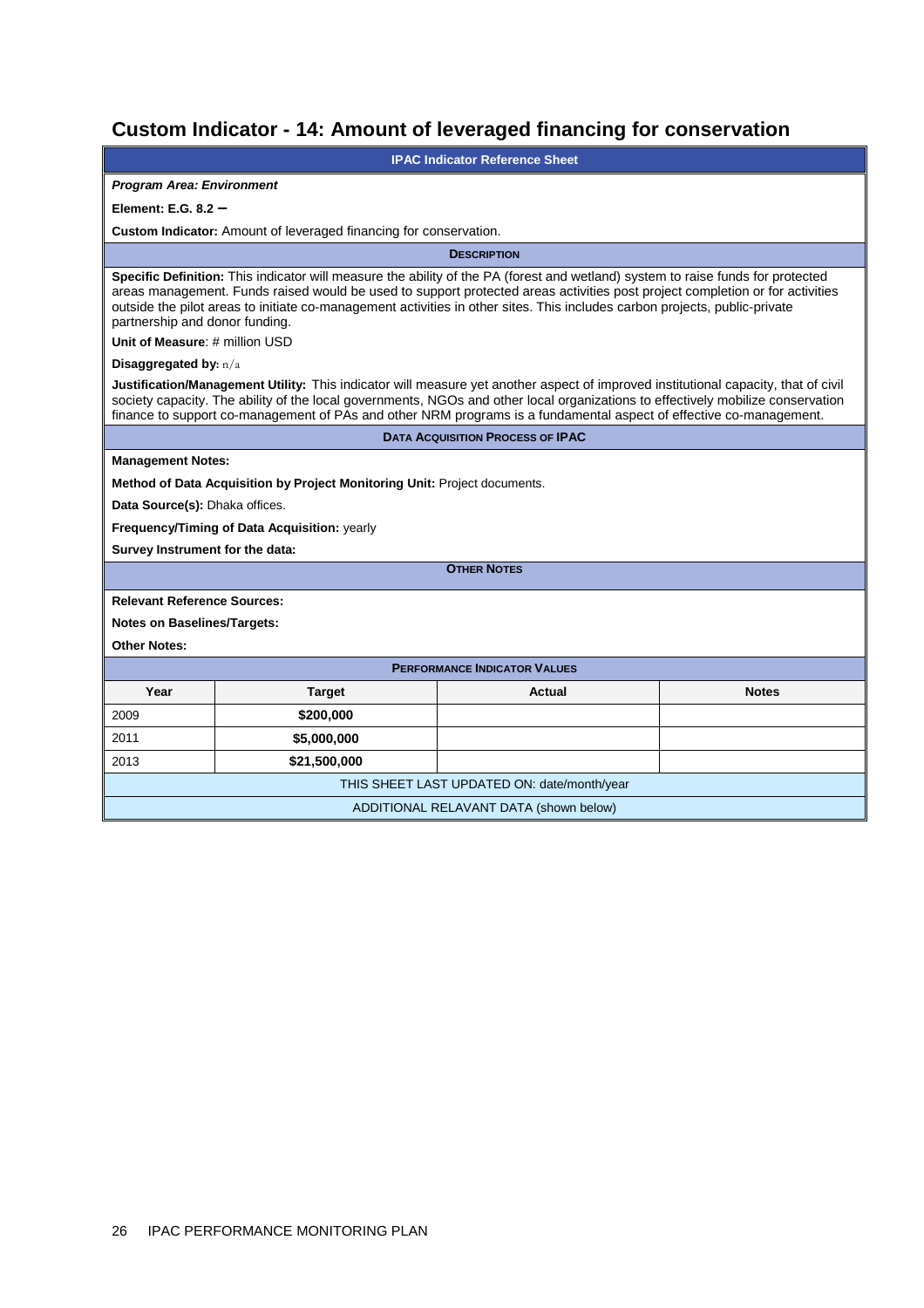## **Custom Indicator - 15: Number of individuals that are aware of a national protected area network.**

| <b>IPAC Indicator Reference Sheet</b>                                                                                                                                                                                                                                                                                                                                                                                                                                                                                                                                                                                                                                                                                                                       |                                                                                                                                                                                                                                                                                                                                                   |                                         |              |  |
|-------------------------------------------------------------------------------------------------------------------------------------------------------------------------------------------------------------------------------------------------------------------------------------------------------------------------------------------------------------------------------------------------------------------------------------------------------------------------------------------------------------------------------------------------------------------------------------------------------------------------------------------------------------------------------------------------------------------------------------------------------------|---------------------------------------------------------------------------------------------------------------------------------------------------------------------------------------------------------------------------------------------------------------------------------------------------------------------------------------------------|-----------------------------------------|--------------|--|
| <b>Program Area: Environment</b>                                                                                                                                                                                                                                                                                                                                                                                                                                                                                                                                                                                                                                                                                                                            |                                                                                                                                                                                                                                                                                                                                                   |                                         |              |  |
| Element: E.G. $8.2 -$                                                                                                                                                                                                                                                                                                                                                                                                                                                                                                                                                                                                                                                                                                                                       |                                                                                                                                                                                                                                                                                                                                                   |                                         |              |  |
|                                                                                                                                                                                                                                                                                                                                                                                                                                                                                                                                                                                                                                                                                                                                                             | Custom Indicator: Number of individuals that are aware of a national protected area network.                                                                                                                                                                                                                                                      |                                         |              |  |
|                                                                                                                                                                                                                                                                                                                                                                                                                                                                                                                                                                                                                                                                                                                                                             |                                                                                                                                                                                                                                                                                                                                                   | <b>DESCRIPTION</b>                      |              |  |
|                                                                                                                                                                                                                                                                                                                                                                                                                                                                                                                                                                                                                                                                                                                                                             | Specific Definition: This process indicator will record the number of people who can recognize ideas, items, brands or logos of<br>the national network of protected areas and its objectives. The items to be recognized will emerge from the communication<br>program and will be defined later. But this indicator will monitor those figures. |                                         |              |  |
| Unit of Measure: # of people                                                                                                                                                                                                                                                                                                                                                                                                                                                                                                                                                                                                                                                                                                                                |                                                                                                                                                                                                                                                                                                                                                   |                                         |              |  |
| Disaggregated by: n/a                                                                                                                                                                                                                                                                                                                                                                                                                                                                                                                                                                                                                                                                                                                                       |                                                                                                                                                                                                                                                                                                                                                   |                                         |              |  |
|                                                                                                                                                                                                                                                                                                                                                                                                                                                                                                                                                                                                                                                                                                                                                             | Justification/Management Utility: This process indicator will capture the desired impact of awareness generation activities in<br>order to build a constituency for conservation and to raise awareness among the public of the biological richness of the country<br>managed under a system of protected area network.                           |                                         |              |  |
|                                                                                                                                                                                                                                                                                                                                                                                                                                                                                                                                                                                                                                                                                                                                                             |                                                                                                                                                                                                                                                                                                                                                   | <b>DATA ACQUISITION PROCESS OF IPAC</b> |              |  |
| <b>Management Notes:</b><br>Method of Data Acquisition by Project Monitoring Unit: Data collection and assessment will be headed by Asiatic Communication<br>Team under the guidance of Performance monitoring team.<br>Data Source(s): Asiatic Communication Team and IPAC communication team.<br>Frequency/Timing of Data Acquisition: yearly<br>Survey Instrument for the data: Initial polls, surveys, and stakeholder analyses will gage the current level of public awareness<br>and will establish the baseline from which increased awareness will be measured. The project communication strategy will also<br>identify data collection methods.<br><b>OTHER NOTES</b><br><b>Relevant Reference Sources:</b><br><b>Notes on Baselines/Targets:</b> |                                                                                                                                                                                                                                                                                                                                                   |                                         |              |  |
| <b>Other Notes:</b><br><b>PERFORMANCE INDICATOR VALUES</b>                                                                                                                                                                                                                                                                                                                                                                                                                                                                                                                                                                                                                                                                                                  |                                                                                                                                                                                                                                                                                                                                                   |                                         |              |  |
| Year                                                                                                                                                                                                                                                                                                                                                                                                                                                                                                                                                                                                                                                                                                                                                        | <b>Target</b>                                                                                                                                                                                                                                                                                                                                     | Actual                                  | <b>Notes</b> |  |
| 2009                                                                                                                                                                                                                                                                                                                                                                                                                                                                                                                                                                                                                                                                                                                                                        | 50,000                                                                                                                                                                                                                                                                                                                                            |                                         |              |  |
| 2011                                                                                                                                                                                                                                                                                                                                                                                                                                                                                                                                                                                                                                                                                                                                                        | 1,000,000                                                                                                                                                                                                                                                                                                                                         |                                         |              |  |
| 2013                                                                                                                                                                                                                                                                                                                                                                                                                                                                                                                                                                                                                                                                                                                                                        | 2,500,000                                                                                                                                                                                                                                                                                                                                         |                                         |              |  |
| THIS SHEET LAST UPDATED ON: date/month/year                                                                                                                                                                                                                                                                                                                                                                                                                                                                                                                                                                                                                                                                                                                 |                                                                                                                                                                                                                                                                                                                                                   |                                         |              |  |
| ADDITIONAL RELAVANT DATA (shown below)                                                                                                                                                                                                                                                                                                                                                                                                                                                                                                                                                                                                                                                                                                                      |                                                                                                                                                                                                                                                                                                                                                   |                                         |              |  |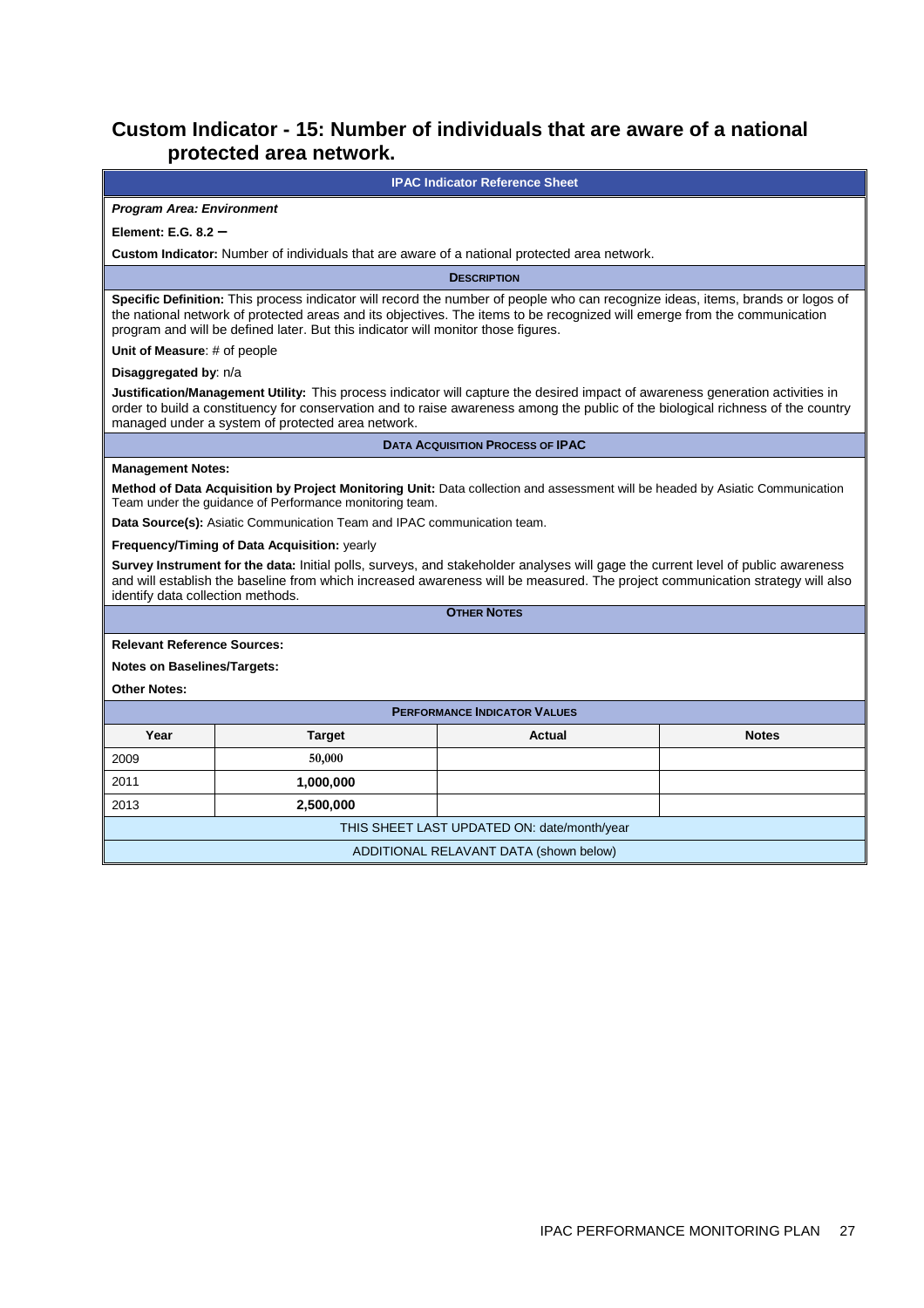## **Custom Indicator – 16: More active and decisive support for PA comanagement from FD, DOE & DOF and local government**

| <b>IPAC Indicator Reference Sheet</b>                                                                                                                                                                                                                                                                                                                                                                   |                                                                                                                                                                                                                                                                                                                                                                                                    |                    |              |  |
|---------------------------------------------------------------------------------------------------------------------------------------------------------------------------------------------------------------------------------------------------------------------------------------------------------------------------------------------------------------------------------------------------------|----------------------------------------------------------------------------------------------------------------------------------------------------------------------------------------------------------------------------------------------------------------------------------------------------------------------------------------------------------------------------------------------------|--------------------|--------------|--|
| <b>Program Area: Environment</b>                                                                                                                                                                                                                                                                                                                                                                        |                                                                                                                                                                                                                                                                                                                                                                                                    |                    |              |  |
| Element: E.G. $8.2 -$                                                                                                                                                                                                                                                                                                                                                                                   |                                                                                                                                                                                                                                                                                                                                                                                                    |                    |              |  |
|                                                                                                                                                                                                                                                                                                                                                                                                         | Custom Indicator: 16: More active and decisive support for PA co-management from FD, DOE & DOF and local government                                                                                                                                                                                                                                                                                |                    |              |  |
|                                                                                                                                                                                                                                                                                                                                                                                                         |                                                                                                                                                                                                                                                                                                                                                                                                    | <b>DESCRIPTION</b> |              |  |
| Specific Definition: This indicator will measure improvements in the institutional support provided by FD, DOE and DOF and<br>shifts in their operating paradigm in favor of co-management and integrated conservation issues and climate change.<br>Unit of Measure: composite index tracking institutional and administrative changes within the FD, DOF& DOE and observation<br>of field operations. |                                                                                                                                                                                                                                                                                                                                                                                                    |                    |              |  |
| Disaggregated by: n/a                                                                                                                                                                                                                                                                                                                                                                                   |                                                                                                                                                                                                                                                                                                                                                                                                    |                    |              |  |
| building.                                                                                                                                                                                                                                                                                                                                                                                               | Justification/Management Utility: Staff of the Wildlife and Nature Conservation Circle of the FD will be critical to implementation<br>of the PA co-management strategy and will receive specific attention and training. Similarly, the ECA Cell and Climate Change<br>Cell within the DOE and the newly formed Inland Capture Fisheries Management Wing at the DOF will be targeted for capacity |                    |              |  |
| <b>DATA ACQUISITION PROCESS OF IPAC</b>                                                                                                                                                                                                                                                                                                                                                                 |                                                                                                                                                                                                                                                                                                                                                                                                    |                    |              |  |
| <b>Management Notes:</b>                                                                                                                                                                                                                                                                                                                                                                                |                                                                                                                                                                                                                                                                                                                                                                                                    |                    |              |  |
| Method of Data Acquisition by Project Monitoring Unit: Periodic reporting on the progress of agreed to changes.<br>Data Source(s):. IPAC project documents, data and information from the Ministry of Environment and Forests, Department of the<br>Environment, FD, Fisheries Department.                                                                                                              |                                                                                                                                                                                                                                                                                                                                                                                                    |                    |              |  |
| Frequency/Timing of Data Acquisition: quarterly, yearly                                                                                                                                                                                                                                                                                                                                                 |                                                                                                                                                                                                                                                                                                                                                                                                    |                    |              |  |
| Survey Instrument for the data: grey literature survey.                                                                                                                                                                                                                                                                                                                                                 |                                                                                                                                                                                                                                                                                                                                                                                                    |                    |              |  |
| <b>OTHER NOTES</b>                                                                                                                                                                                                                                                                                                                                                                                      |                                                                                                                                                                                                                                                                                                                                                                                                    |                    |              |  |
| <b>Relevant Reference Sources:</b>                                                                                                                                                                                                                                                                                                                                                                      |                                                                                                                                                                                                                                                                                                                                                                                                    |                    |              |  |
| <b>Notes on Baselines/Targets:</b>                                                                                                                                                                                                                                                                                                                                                                      |                                                                                                                                                                                                                                                                                                                                                                                                    |                    |              |  |
| <b>Other Notes:</b>                                                                                                                                                                                                                                                                                                                                                                                     |                                                                                                                                                                                                                                                                                                                                                                                                    |                    |              |  |
| <b>PERFORMANCE INDICATOR VALUES</b>                                                                                                                                                                                                                                                                                                                                                                     |                                                                                                                                                                                                                                                                                                                                                                                                    |                    |              |  |
| Year                                                                                                                                                                                                                                                                                                                                                                                                    | <b>Target</b>                                                                                                                                                                                                                                                                                                                                                                                      | Actual             | <b>Notes</b> |  |
| 2009                                                                                                                                                                                                                                                                                                                                                                                                    | TBD                                                                                                                                                                                                                                                                                                                                                                                                |                    |              |  |
| 2011                                                                                                                                                                                                                                                                                                                                                                                                    | <b>TBD</b>                                                                                                                                                                                                                                                                                                                                                                                         |                    |              |  |
| 2013                                                                                                                                                                                                                                                                                                                                                                                                    | TBD                                                                                                                                                                                                                                                                                                                                                                                                |                    |              |  |
| THIS SHEET LAST UPDATED ON: date/month/year                                                                                                                                                                                                                                                                                                                                                             |                                                                                                                                                                                                                                                                                                                                                                                                    |                    |              |  |
| ADDITIONAL RELAVANT DATA (shown below)                                                                                                                                                                                                                                                                                                                                                                  |                                                                                                                                                                                                                                                                                                                                                                                                    |                    |              |  |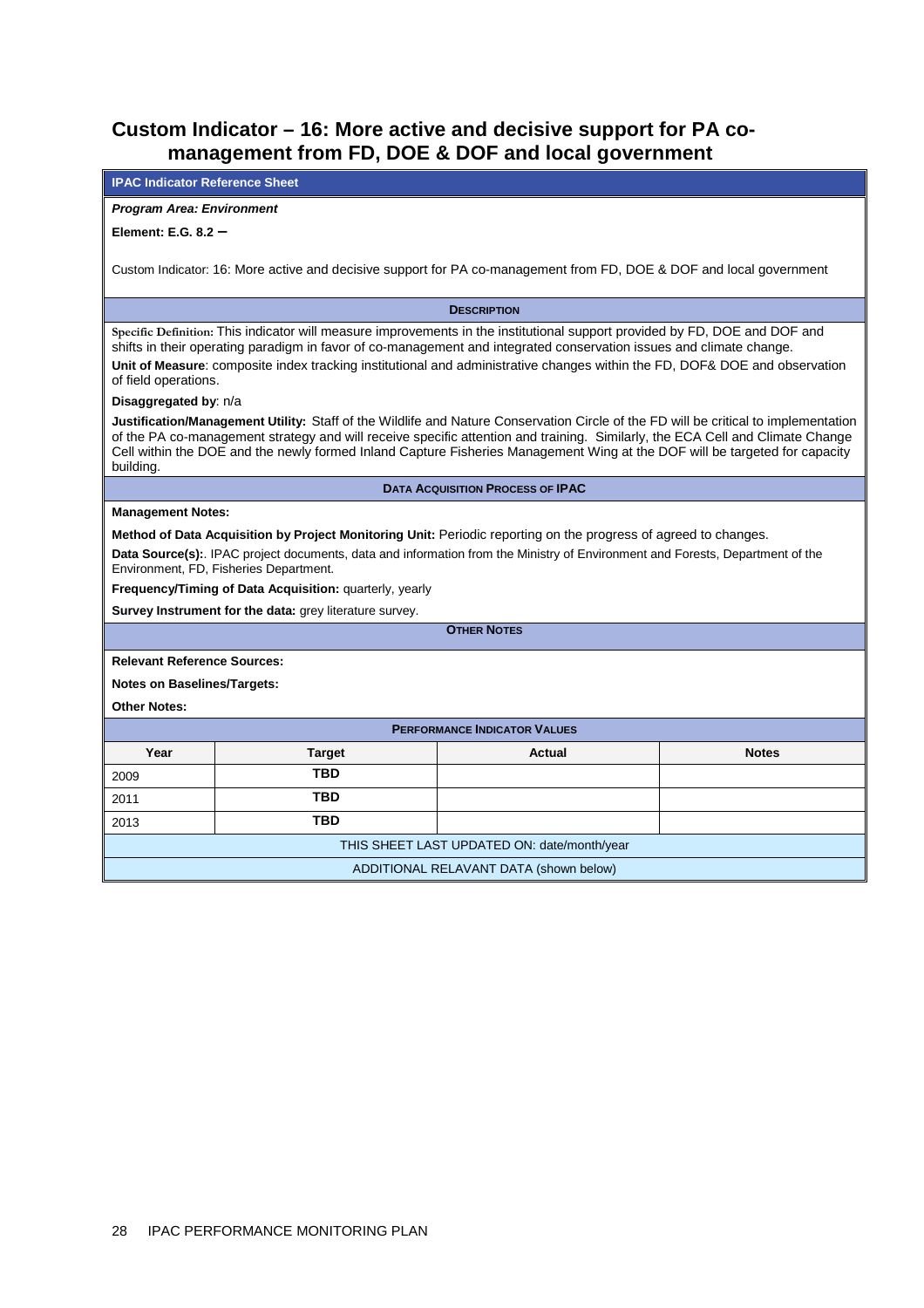## **Custom Indicator - 17: Number of communities with co-management agreement.**

#### **IPAC Indicator Reference Sheet**

#### **Program Area: Environment**

#### **Element: E.G. 8.2 –**

**Custom Indicator:** Number of communities with co-management agreement.

**DESCRIPTION**

**Specific Definition:** This indicator will capture active local participation in the management of protected areas as well as acceptances of government on devolution of power at the local level for sustainable resource management. Local participation is key to the long-term sustainability of protected areas. Communities must identify with the protected area and see it as a resource worth protecting because the protected area is viewed as an asst that provides the community with goods and services. Local participation is defined as communities and local resources groups incorporated in planning for, identifying local resource priority needs, defining uses of and managing a protected area. Communities can participate in co-management of protected areas by providing services like patrolling and protection activities, offering services for tourists (guides, food, souvenirs), providing wetland, forest and resource maintenance services, among other activities. Community and local resource management group participation will be established through co-management agreements.

**Unit of Measure**: Number of communities and/or resource management organizations with signed co-management

**Disaggregated by**: forested lands and wetlands.

**Justification/Management Utility:** By definition co-management requires the participation of local groups and communities. As such this indicator will measure progress toward attaining greater local participation. If procedures developed for co-management are functioning, this indicator will provide proof that local groups are participating and benefiting from the implementation of the procedure.

**DATA ACQUISITION PROCESS OF IPAC** 

#### **Management Notes:**

**Method of Data Acquisition by Project Monitoring Unit:** Initial assessment of current policy and regulatory framework conducted by IPAC staff and respective GOB agencies. Performance monitoring team, cluster performance monitoring specialists, field implementing partners, and collaborating CMCs/RMOs will collect information and data on development and implementation of national and local agreements or regulations, as part of quarter progress reporting.

**Data Source(s):**. IPAC project documents, data and information from the Ministry of Environment and Forests, Department of the Environment, FD, Fisheries Department.

**Frequency/Timing of Data Acquisition:** quarterly, yearly

**Survey Instrument for the data:** grey literature survey.

**OTHER NOTES**

#### **Relevant Reference Sources:**

**Notes on Baselines/Targets:** After the initial assessment through RRA/PRA and from inputs from DOF & FD, target values will be set.

| <b>PERFORMANCE INDICATOR VALUES</b>         |               |               |              |  |
|---------------------------------------------|---------------|---------------|--------------|--|
| Year                                        | <b>Target</b> | <b>Actual</b> | <b>Notes</b> |  |
| 2009                                        | TBD           |               |              |  |
| 2011                                        | TBD           |               |              |  |
| 2013                                        | <b>TBD</b>    |               |              |  |
| THIS SHEET LAST UPDATED ON: date/month/year |               |               |              |  |
| ADDITIONAL RELAVANT DATA (shown below)      |               |               |              |  |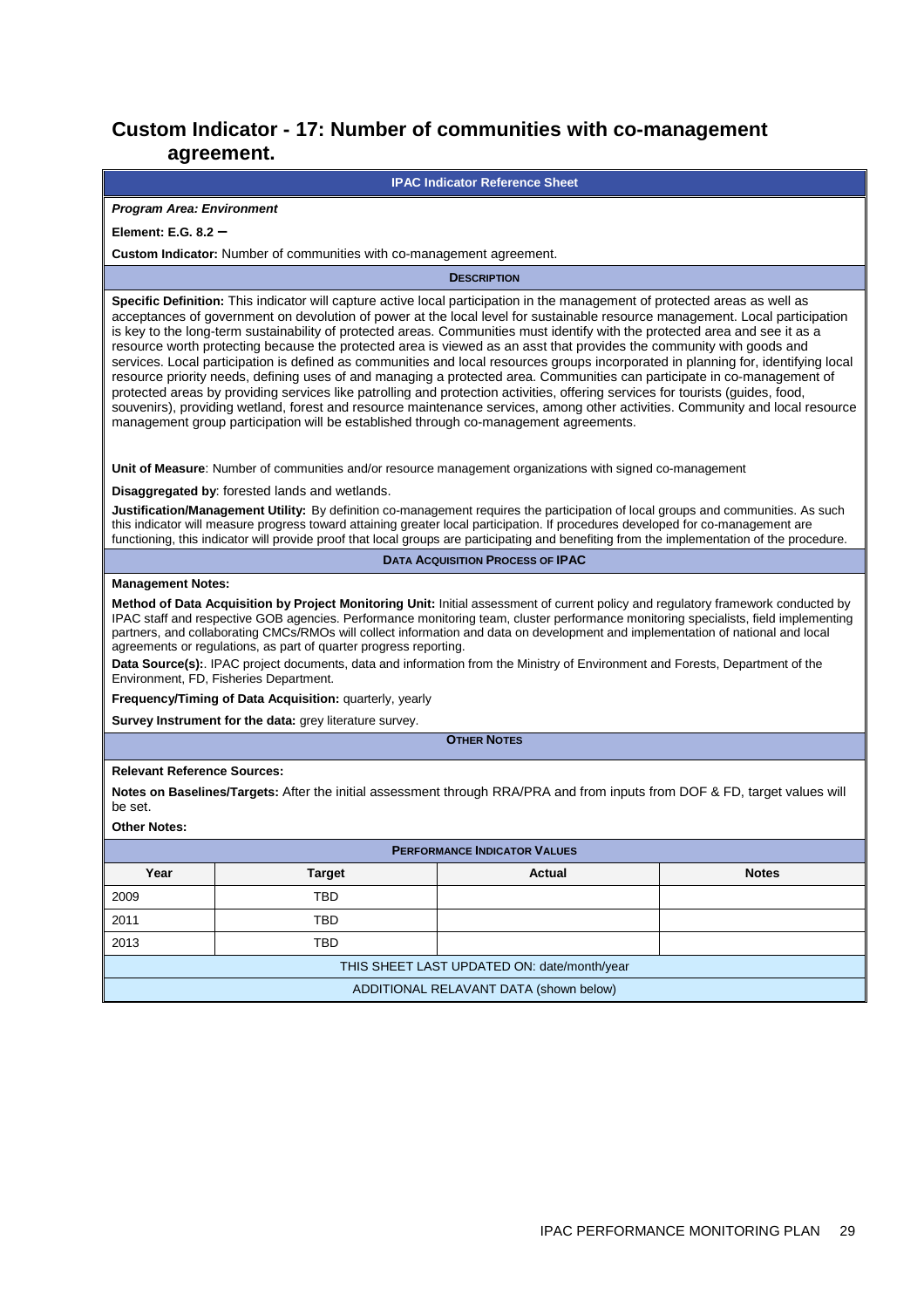## **Custom Indicator – 18: Number of training curriculums and modules designed and taught**

## **IPAC Indicator Reference Sheet Program Area: Environment Element: EG 8.1 – Natural Resources and Biodiversity Indicator:** Number of training curriculums and modules designed and taught **DESCRIPTION Specific Definition:** Training module or curriculums of short-term, medium term (certificate and diploma) on biodiversity, climate change, wildlife management, Protected Area management, community based eco-tourism, climate change adoption, venerability assessment etc. **Unit of Measure: # of training modules Disaggregated by:** n/a **Justification/Management Utility:** development of appropriate training modules or curriculums in different aspect will be important in developing capacity and building constituency. **DATA ACQUISITION PROCESS OF IPAC Management Notes: Method of Data Acquisition by Project Monitoring Unit:** performance monitoring data collected on number of persons trained, and training topics – on a quarterly basis using training evaluations and completion reports. Performance monitoring team, cluster performance monitoring specialists, field implementing partners, and collaborating CMCs/RMOs will collect information and data. **Data Source(s):** Project training plan, training evaluations and completion reports, with information on number and gender of persons trained **Frequency/Timing of Data Acquisition:** Quarterly **Survey Instrument for the data:** Review of training evaluations and completion reports; interviews with training participants **OTHER NOTES Relevant Reference Sources:** MACH and NSP training plans and reports; GOB agency training plans and requirements **Notes on Baselines/Targets: Other Notes: PERFORMANCE INDICATOR VALUES** Year **I** Target **Actual Actual I** Notes 2009 5 2011 10

THIS SHEET LAST UPDATED ON: date/month/year ADDITIONAL RELAVANT DATA (shown below)

2013 20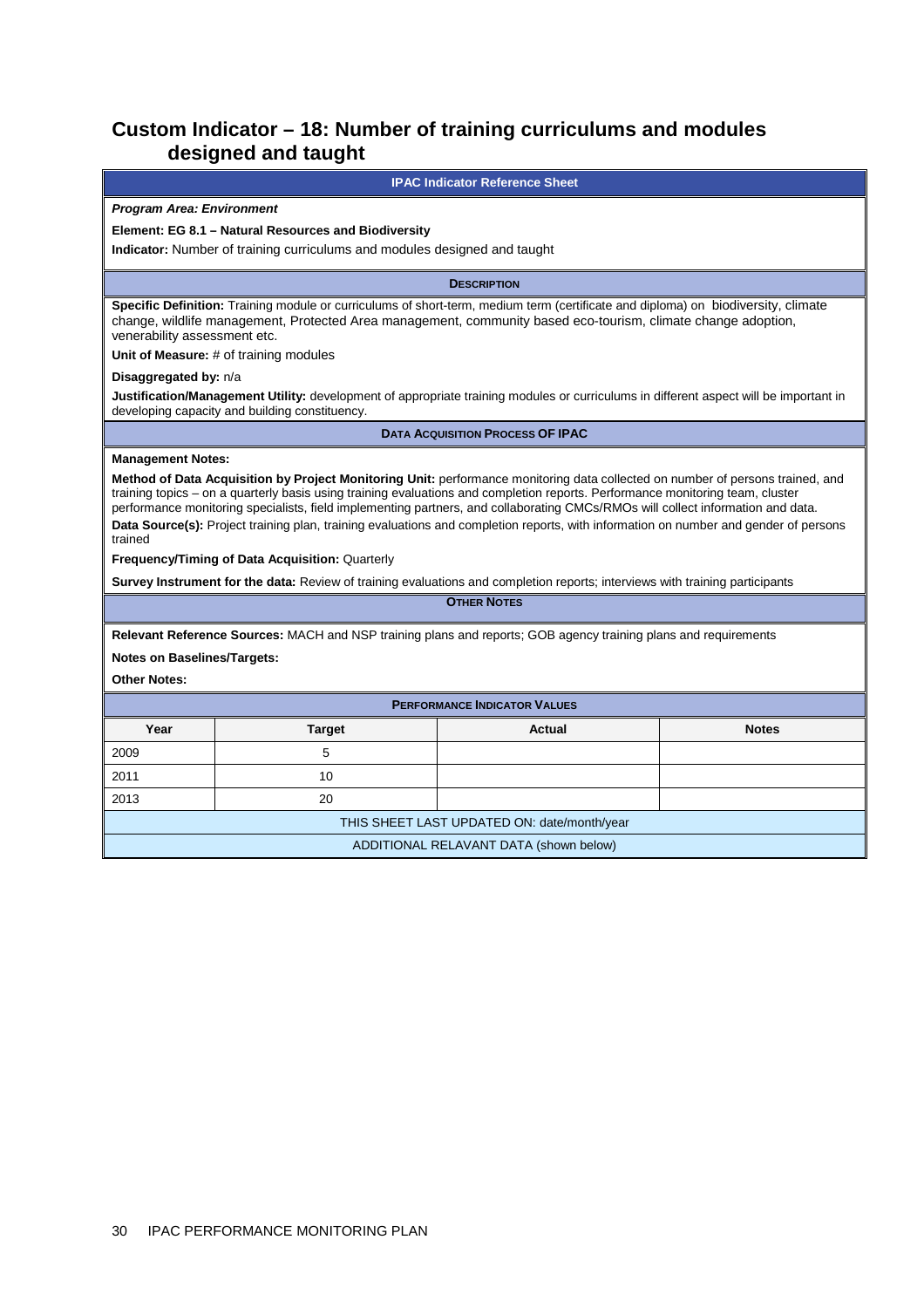## **Custom Indicator – 19: Number of recorded visitors to targeted PAs.**

| Custom mulcator – 19. Number of recorded visitors to largeted FAS.                                                                                                                                                                                                                                                                                                                                                                                                                        |                                                                                               |                                                                                                                                       |              |  |
|-------------------------------------------------------------------------------------------------------------------------------------------------------------------------------------------------------------------------------------------------------------------------------------------------------------------------------------------------------------------------------------------------------------------------------------------------------------------------------------------|-----------------------------------------------------------------------------------------------|---------------------------------------------------------------------------------------------------------------------------------------|--------------|--|
| <b>IPAC Indicator Reference Sheet</b>                                                                                                                                                                                                                                                                                                                                                                                                                                                     |                                                                                               |                                                                                                                                       |              |  |
| <b>Program Area: Environment</b>                                                                                                                                                                                                                                                                                                                                                                                                                                                          |                                                                                               |                                                                                                                                       |              |  |
|                                                                                                                                                                                                                                                                                                                                                                                                                                                                                           | Element: EG 8.1 - Natural Resources and Biodiversity                                          |                                                                                                                                       |              |  |
|                                                                                                                                                                                                                                                                                                                                                                                                                                                                                           | Indicator: Number of recorded visitors to targeted PAs.                                       |                                                                                                                                       |              |  |
|                                                                                                                                                                                                                                                                                                                                                                                                                                                                                           |                                                                                               | <b>DESCRIPTION</b>                                                                                                                    |              |  |
| Specific Definition: This indicator will measure the increased interest of the general public to visit national parks and their<br>willingness to pay an entrance fee. It will also measure the increase in revenues made available to finance PA management,<br>and reflect the government commitment to financing of PA co-management through the retention / return of entry fees to CMCs.                                                                                             |                                                                                               |                                                                                                                                       |              |  |
|                                                                                                                                                                                                                                                                                                                                                                                                                                                                                           | Unit of Measure: Annual numbers of paid visitors and annual percent increase of paid visitors |                                                                                                                                       |              |  |
| <b>CMCs</b>                                                                                                                                                                                                                                                                                                                                                                                                                                                                               |                                                                                               | Disaggregated by: number of visitors, number of visitors paying fees, total value of fees, and % of entry fees retained / returned to |              |  |
| Justification/Management Utility: This indicator will provide evidence of increased civil society awareness, government<br>acceptance and interest in natural areas. The planned communications campaigns should provide some of the stimulus for the<br>increased visitation. Although under NSP, visitor number increased tenfold (from 5000 to 50,000 in LNP) however, as the Min<br>Finance has not yet approved the entry fee, the number of paying visitors is still 0, officially. |                                                                                               |                                                                                                                                       |              |  |
|                                                                                                                                                                                                                                                                                                                                                                                                                                                                                           |                                                                                               | <b>DATA ACQUISITION PROCESS OF IPAC</b>                                                                                               |              |  |
| <b>Management Notes:</b>                                                                                                                                                                                                                                                                                                                                                                                                                                                                  |                                                                                               |                                                                                                                                       |              |  |
|                                                                                                                                                                                                                                                                                                                                                                                                                                                                                           | Method of Data Acquisition by Project Monitoring Unit: visitor register of respective PAs.    |                                                                                                                                       |              |  |
| Data Source(s): Visitor registers of respective PA. Visitors are requested to collect "ticket" with serial number (payment is not<br>required to get a ticket or entry to the PA at this moment). A part of this "ticket" is kept with the information center and monthly<br>register is maintained.                                                                                                                                                                                      |                                                                                               |                                                                                                                                       |              |  |
| <b>Frequency/Timing of Data Acquisition:</b> monthly, Quarterly and yearly.                                                                                                                                                                                                                                                                                                                                                                                                               |                                                                                               |                                                                                                                                       |              |  |
|                                                                                                                                                                                                                                                                                                                                                                                                                                                                                           |                                                                                               | Survey Instrument for the data: Review of training evaluations and completion reports; interviews with training participants          |              |  |
| <b>OTHER NOTES</b>                                                                                                                                                                                                                                                                                                                                                                                                                                                                        |                                                                                               |                                                                                                                                       |              |  |
| <b>Relevant Reference Sources:</b>                                                                                                                                                                                                                                                                                                                                                                                                                                                        |                                                                                               |                                                                                                                                       |              |  |
| <b>Notes on Baselines/Targets:</b>                                                                                                                                                                                                                                                                                                                                                                                                                                                        |                                                                                               |                                                                                                                                       |              |  |
| <b>Other Notes:</b>                                                                                                                                                                                                                                                                                                                                                                                                                                                                       |                                                                                               |                                                                                                                                       |              |  |
|                                                                                                                                                                                                                                                                                                                                                                                                                                                                                           |                                                                                               | <b>PERFORMANCE INDICATOR VALUES</b>                                                                                                   |              |  |
| Year                                                                                                                                                                                                                                                                                                                                                                                                                                                                                      | <b>Target</b>                                                                                 | <b>Actual</b>                                                                                                                         | <b>Notes</b> |  |
| 2009                                                                                                                                                                                                                                                                                                                                                                                                                                                                                      | 50,000                                                                                        |                                                                                                                                       |              |  |
| 2011                                                                                                                                                                                                                                                                                                                                                                                                                                                                                      | 500,000                                                                                       |                                                                                                                                       |              |  |
| 2013                                                                                                                                                                                                                                                                                                                                                                                                                                                                                      | 1,000,000                                                                                     |                                                                                                                                       |              |  |
| THIS SHEET LAST UPDATED ON: date/month/year                                                                                                                                                                                                                                                                                                                                                                                                                                               |                                                                                               |                                                                                                                                       |              |  |
|                                                                                                                                                                                                                                                                                                                                                                                                                                                                                           |                                                                                               | ADDITIONAL RELAVANT DATA (shown below)                                                                                                |              |  |